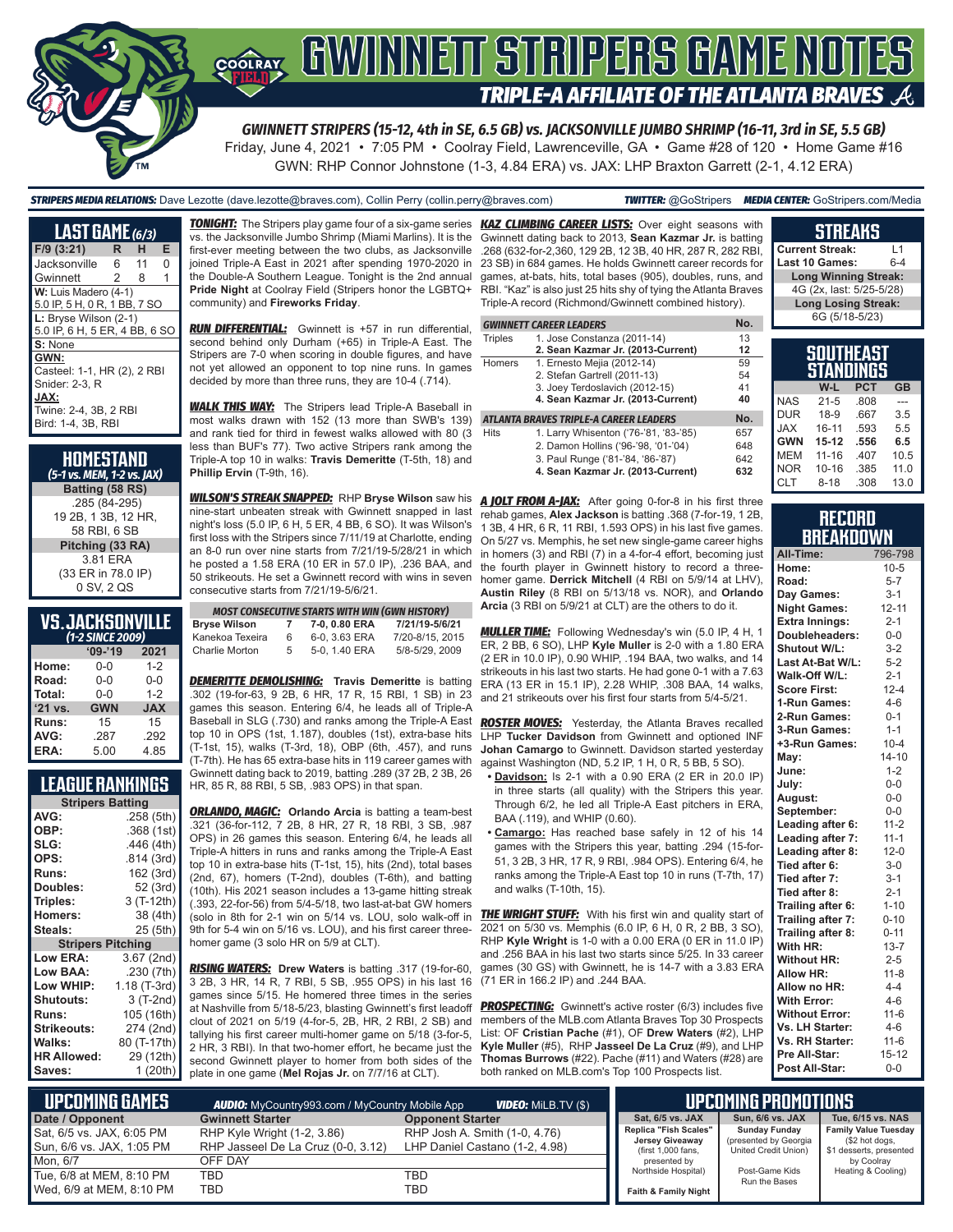

#### *FRIDAY, JUNE 4, 2021 VS. JACKSONVILLE*

| <b>MANAGER MATT TUIASOSOPO</b><br>Matt Tuiasosopo is in his first season as Gwinnett manager and his third season<br>as a coach in the Atlanta Braves organization in 2021. He was named the seventh<br>manager in team history on 3/30/21. Tuiasosopo is both the youngest manager in<br>team history (turned 35 on 5/10) and the first former Gwinnett player to manage the<br>club (hit .221 with 19 HR, 73 RBI in 178 games from 2016-17).<br>Tuiasosopo made his managerial debut in 2019 with Class-A Rome, leading the club<br>to a 65-74 record and earning Atlanta's Bobby Cox Award for minor league manager<br>of the year. He was set to return to Rome in 2020, but was reassigned to the Braves<br>Alternate Site at Coolray Field once the MiLB season was canceled.<br>Tuiasosopo's Managerial Career<br>W-L<br><b>PCT</b><br><b>Playoffs</b><br>Games<br>With Gwinnett (1 Season):<br>27<br>$15 - 12$<br>.556<br>0<br>MiLB Career (2 Seasons):<br>166<br>80-86<br>.482<br>$\mathbf 0$                                                                                                                                                                                                                           | <b>VS. 2021 OPPONENTS</b><br>Home<br>Road<br>Total<br>Home<br><b>Total</b><br>Road<br><b>COL</b><br><b>CHA</b><br>$5 - 1$<br>$5 - 1$<br>$---$<br>$\frac{1}{2}$<br>$\frac{1}{2}$<br>$---$<br><b>DUR</b><br>LOU<br>$4 - 2$<br>$4 - 2$<br>---<br>---<br>---<br>---<br><b>JAX</b><br>$1 - 2$<br><b>MW DIV</b><br>$4 - 2$<br>$0-0$<br>$4 - 2$<br>$1 - 2$<br>---<br><b>MEM</b><br>$5 - 1$<br>$5 - 1$<br>---<br><b>NAS</b><br>$0-6$<br>$0-6$<br>---<br><b>NOR</b><br>---<br>---<br>---<br><b>SE DIV</b><br>$5 - 7$<br>$11 - 10$<br>$6-3$<br>LAST AT-BAT WINS (5)<br>The Stripers are 5-2 (.714) in games decided in the last at-bat in 2021.<br>Date/Opponent<br><b>Score</b><br><b>Game-Winning Play</b>                                                                                                                                                                                                                                      |
|----------------------------------------------------------------------------------------------------------------------------------------------------------------------------------------------------------------------------------------------------------------------------------------------------------------------------------------------------------------------------------------------------------------------------------------------------------------------------------------------------------------------------------------------------------------------------------------------------------------------------------------------------------------------------------------------------------------------------------------------------------------------------------------------------------------------------------------------------------------------------------------------------------------------------------------------------------------------------------------------------------------------------------------------------------------------------------------------------------------------------------------------------------------------------------------------------------------------------------|-----------------------------------------------------------------------------------------------------------------------------------------------------------------------------------------------------------------------------------------------------------------------------------------------------------------------------------------------------------------------------------------------------------------------------------------------------------------------------------------------------------------------------------------------------------------------------------------------------------------------------------------------------------------------------------------------------------------------------------------------------------------------------------------------------------------------------------------------------------------------------------------------------------------------------------------|
| All staff bios available in the 2021 Stripers Media Guide<br>EJECTIONS (2)<br>Player/Coach<br>Date/Inning<br><b>Umpire</b><br>Ryan Goins<br>5/25 vs. MEM, 7th Inning<br><b>HP Clint Vondrak</b><br><b>MGR Matt Tuiasosopo</b><br>6/3 vs. JAX, 8th Inning<br><b>HP Alex Tosi</b>                                                                                                                                                                                                                                                                                                                                                                                                                                                                                                                                                                                                                                                                                                                                                                                                                                                                                                                                                  | 5/4 at Charlotte<br>10-9 (12th)<br>Almonte scores on E4 (Reynolds)<br>5/9 at Charlotte<br>12-9 (10th)<br>Camargo RBI single<br>5/14 vs. Louisville<br>$2-1$ (8th)<br>Arcia 2-out solo HR<br>5/16 vs. Louisville<br>5-4 (9th)*<br>Arcia walk-off solo HR<br>5/25 vs. Memphis<br>$2-1$ (9th) <sup>*</sup><br>Kazmar walk-off single<br>*Denotes "walk-off" win                                                                                                                                                                                                                                                                                                                                                                                                                                                                                                                                                                            |
| TEAM DEFENSE (3RD IN TRIPLE-A EAST)<br>E<br><b>PCT</b><br>PO<br>G<br><b>TC</b><br><b>DP</b><br>A<br>978<br>714<br>27<br>250<br>14<br>.986<br>27<br><b>SB</b><br>$\mathsf{cs}$<br><b>ATT</b><br><b>PCT</b><br><b>PB</b><br>W-L<br><b>Catchers</b><br>Casteel, Ryan<br>1<br>0<br>.000<br>1<br>1<br>$1 - 1$<br>.250<br>$\mathbf 0$<br>Jackson, Alex<br>3<br>$\mathbf{1}$<br>$\overline{4}$<br>$5 - 3$<br>5<br>3<br>8<br>$\mathbf{1}$<br>Lucroy, Jonathan<br>.375<br>$1 - 6$<br>3<br>Martinez, Carlos<br>$\mathbf 0$<br>.000<br>3<br>1<br>$2 - 1$<br>2<br>2<br>4<br>0<br>Morales, Jonathan<br>.500<br>$6 - 1$<br>6<br>20<br>3<br>14<br>.300<br>$15-12$<br>Total:<br><b>Outfield Assists (4):</b><br>Waters (2), Almonte (1), Inciarte (1)<br><b>Pitcher Pickoffs (1):</b><br>Muller (1)<br>Casteel (1)<br><b>Catcher Pickoffs (1):</b>                                                                                                                                                                                                                                                                                                                                                                                               | <b>GWINNETT PLAYERS USED (48 IN 2021)</b><br>Pitchers (26):<br>Victor Arano, Jesse Biddle, Chasen Bradford,<br>Thomas Burrows, Jesse Chavez, Tucker Davidson,<br>Jasseel De La Cruz, Carl Edwards Jr., Jay Flaa,<br>Shane Greene, Daysbel Hernandez, Mitch Horacek,<br>Connor Johnstone, Nate Jones, Trevor Kelley, Dylan Lee,<br>Yoan Lopez, Chris Martin, Kyle Muller, Sean Newcomb,<br>Tanner Roark, Jose Rodriguez, Edgar Santana, Jacob Webb,<br>Bryse Wilson, Kyle Wright<br>Position (22):<br>Abraham Almonte, Orlando Arcia, Jaycob Brugman,<br>Johan Camargo, Ryan Casteel, Travis Demeritte,<br>Phillip Ervin, Ryan Goins, Terrance Gore, Guillermo Heredia,<br>Ender Inciarte, Alex Jackson, Sean Kazmar Jr., Jason Kipnis,<br>Jonathan Lucroy, Carlos Martinez, Jonathan Morales,<br>Cristian Pache, Yolmer Sanchez, Travis Snider,<br><b>Riley Unroe, Drew Waters</b><br>Italics = Player no longer in Braves organization |
| <b>STARTS</b><br><b>By Batting Order</b><br>Waters (19), Inciarte (6), Almonte (1), Ervin (1)<br>1:<br>Arcia (8), Goins (5), Kipnis (4), Waters (3), Pache (2), Almonte (1), Camargo (1),<br>2:<br>Ervin (1), Heredia (1) Sanchez (1)<br>Arcia (18), Camargo (5), Lucroy (3), Jackson (1)<br>3:<br>Demeritte (9), Camargo (8), Almonte (3), Jackson (3), Kipnis (2), Kazmar Jr. (1),<br>4:<br>Lucroy (1)<br>Almonte (8), Demeritte (4), Jackson (4), Kazmar Jr. (4), Lucroy (3), Snider (2),<br>5:<br>Kipnis (1), Sanchez (1)<br>Ervin (5), Goins (5), Almonte (4), Sanchez (3), Snider (3), Casteel (2),<br>6:<br>Demeritte (2), Lucroy (2), Kazmar Jr. (1)<br>Goins (7), Ervin (6), Kazmar Jr. (6), Morales (2), Sanchez (2), Snider (2),<br>7:<br>Almonte (1), Demeritte (1)<br>Sanchez (9), Morales (6), Casteel (2), Goins (2), Snider (2), Brugman (1),<br>8:<br>Ervin (1), Gore (1), Kazmar Jr. (1), Martinez (1), Unroe (1)<br>Casteel (2), Martinez (2), Morales (1), Unroe (1)<br>9:<br>Pitcher Spot (21)<br><b>By Position</b><br>Jackson (8), Lucroy (7), Morales (7), Martinez (3), Casteel (2)<br>C:<br>1B: Camargo (9), Casteel (4), Kazmar Jr. (4), Snider (4), Lucroy (2), Unroe (2),<br>Goins (1), Morales (1) | <b>BASS-LANTA</b><br>Including MLB rehab assignments, 18 players have played for both Gwinnett and<br>Atlanta in 2021:<br><b>RHP Edgar Santana</b><br>OF Abraham Almonte<br>LHP Jesse Biddle<br>RHP Jacob Webb<br>INF Johan Camargo<br><b>RHP Bryse Wilson</b><br><b>LHP Tucker Davidson</b><br><b>RHP Kyle Wright</b><br>RHP Carl Edwards Jr.<br>RHP Jay Flaa<br>OF Guillermo Heredia (Rehab)<br>OF Ender Inciarte (Rehab)<br>C Alex Jackson (Rehab)<br><b>RHP Nate Jones</b><br>INF Sean Kazmar Jr.<br>RHP Chris Martin (Rehab)<br><b>LHP Sean Newcomb</b><br>OF Cristian Pache (Rehab)<br><b>BRAVES ON REHAB</b>                                                                                                                                                                                                                                                                                                                     |
| Goins (14), Kipnis (7), Sanchez (5), Kazmar Jr. (1)<br>2B:<br>3B: Sanchez (10), Kazmar Jr. (8), Camargo (5), Goins (3), Morales (1)<br><b>SS:</b> Arcia (25), Goins (1), Sanchez (1)<br>LF: Almonte (9), Ervin (8), Waters (4), Demeritte (2), Snider (2), Gore (1), Heredia (1)<br>$CF:$ Waters (17), Inciarte (5), Ervin (3), Pache (2)<br>RF: Demeritte (13), Almonte (8), Ervin (3), Snider (2), Waters (1)<br><b>DH:</b> Almonte (1), Arcia (1), Brugman (1), Demeritte (1), Inciarte (1), Snider (1)                                                                                                                                                                                                                                                                                                                                                                                                                                                                                                                                                                                                                                                                                                                       | Five Atlanta players have been assigned to rehab with Gwinnett in 2021.<br><b>Player</b><br><b>Injury</b><br><b>Rehab Dates</b><br><b>RHP Chris Martin</b><br>Right Shoulder Inflammation (4/7)<br>$5/5 - 5/11$<br>OF Ender Inciarte<br>Strained Left Hamstring (4/17)<br>$5/6 - 5/12$<br>5/14<br>OF Guillermo Heredia<br>Right Hamstring Inflammation (5/1)<br>C Alex Jackson<br>Strained Left Hamstring (5/2)<br>5/21-Current<br>OF Cristian Pache<br>Right Hamstring Inflammation (5/14)<br>$5/29 - 6/1$                                                                                                                                                                                                                                                                                                                                                                                                                             |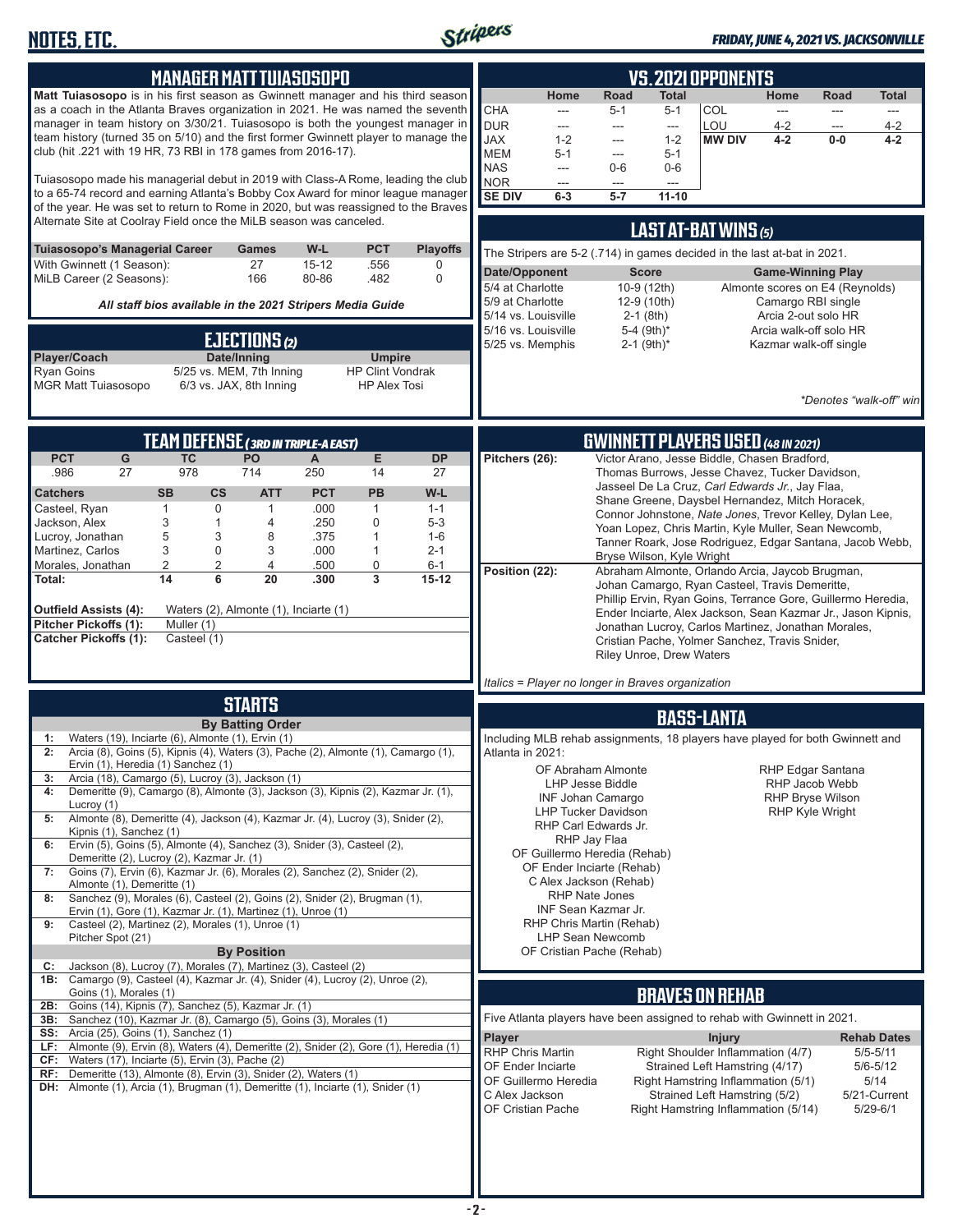# **STARTING PITCHER**



**BIO ON PAGE 63 OF MEDIA GUIDE**

#### *FRIDAY, JUNE 4, 2021 VS. JACKSONVILLE*

# **51****CONNOR JOHNSTONE**

**B/T:** R/R **BORN:** 10/4/94 in San Diego, CA (Age 26) - Resides in Atlanta ACQUIRED: Braves' 21st round selection in the 2017 June draft out of **WT:** 195 Wake Forest University (Winston-Salem, NC)

*TONIGHT'S START:* Johnstone makes his seventh Triple-A appearance (5th start) of the season in game four of this six-game series vs. Jacksonville ... It is his 19th career appearance (9th start) with Gwinnett dating back to 2018 (5-3, 4.74 ERA, 30 ER in 57.0 IP, .245 BAA) ... He currently ranks among Triple-A East pitching leaders in WHIP (1st, 0.76) and BAA (T-10th, .208) ... Is looking to snap a three-start losing streak (0-3, 8.31 ERA, 12 ER in 13.0 IP).

*2021 SEASON:* After beginning the year at the Alternate Training Site in April, was part of Gwinnett's Opening Night roster for the second time in his career (also in 2019) ... Made his season debut in relief on 5/4 at Charlotte, pitching 3.0 scoreless, one-hit innings (0 BB, 1 SO, 27 pitches, 18 strikes) ... Allowed just one hit over 5.0 IP for the win in his first start of the year on 5/8 at Charlotte ... Opened the season with 8.0 scoreless innings (2 H, 0 BB, 6 SO) over his first two outings.

*2021 SPRING TRAINING:* As a non-roster invitee, he went 0-1 with a 4.76 ERA (3 ER in 5.2 IP), .273 BAA, 1.24 WHIP, and one save in six relief appearances.

*2020 SEASON:* Despite being selected as a non-roster invitee to Atlanta Braves Spring Training for the first time in his career, he was not included on the Braves' 60 man player pool in June and did not play.

*CAREER ACCOLADES:* **2018:** In his first full season, went 3-3 with a 3.30 ERA, .238 BAA, 1.20 WHIP, and two saves in 30 games (12 starts) between Advanced-A Florida, Double-A Mississippi, and Triple-A Gwinnett ... Went 2-0 with a 4.50 ERA in five games (4 starts) during his Triple-A debut ... **2019:** Went 7-4 with a 4.24 ERA and one save in 35 games (7 starts) between Mississippi and Gwinnett ... Played for Scottsdale of the Arizona Fall League (2-3, 3.27 ERA in 6 starts).

|              | <b>IOHNSTONE'S OVERALL STATS</b> |           |            |       |           |           |           |            |             |  |  |  |  |
|--------------|----------------------------------|-----------|------------|-------|-----------|-----------|-----------|------------|-------------|--|--|--|--|
| Year         | Team                             | W-L       | <b>ERA</b> | G/GS  | <b>HR</b> | <b>BB</b> | <b>SO</b> | <b>BAA</b> | <b>WHIP</b> |  |  |  |  |
|              | 2021 Gwinnett (AAA)              | $1 - 3$   | 4.84       | 6/4   |           |           | 16        | .208       | 0.76        |  |  |  |  |
| MiLB Career: |                                  | $12 - 11$ | 3.97       | 74/26 | 20        | 55        | 156       | 261        | 1.27        |  |  |  |  |
| MLB Career:  |                                  | $0 - 0$   | $---$      | 0/0   |           |           |           | ---        | ---         |  |  |  |  |

|       | JOHNSTONE'S 2021 SPLITS (WITH GWINNETT) |          |                |  |  |  |  |  |  |  |  |  |  |  |
|-------|-----------------------------------------|----------|----------------|--|--|--|--|--|--|--|--|--|--|--|
| Home: | 0-2, 11.25 ERA (2G)                     | Vs. LHB: | .323 BAA. 2 HR |  |  |  |  |  |  |  |  |  |  |  |
| Road: | 1-1, 1.26 ERA (4G)                      | Vs. RHB: | .130 BAA. 2 HR |  |  |  |  |  |  |  |  |  |  |  |

| <b>JOHNSTONE VS. JACKSONVILLE (AS AAA AFFILIATE)</b> |                                                                                     |               |  |  |     |  |  |  |  |  |  |  |  |  |
|------------------------------------------------------|-------------------------------------------------------------------------------------|---------------|--|--|-----|--|--|--|--|--|--|--|--|--|
|                                                      | <b>SO</b><br>W-L<br><b>BB</b><br><b>HR</b><br><b>ERA</b><br><b>ER</b><br>GS.<br>-IP |               |  |  |     |  |  |  |  |  |  |  |  |  |
| 12021:                                               | 0-0                                                                                 | $\sim$        |  |  | 0.0 |  |  |  |  |  |  |  |  |  |
| Career:                                              | $0 - 0$                                                                             | $\sim$ $\sim$ |  |  | 0.0 |  |  |  |  |  |  |  |  |  |

| <b>JOHNSTONE'S HIGHS &amp; LOWS</b> |                            |                                    |  |  |  |  |  |  |  |  |  |
|-------------------------------------|----------------------------|------------------------------------|--|--|--|--|--|--|--|--|--|
|                                     | <b>Season</b>              | Career (MiLB and MLB)              |  |  |  |  |  |  |  |  |  |
| IP:                                 | 5.0 (2x, last: 5/22 @ NAS) | 7.0 (8/17/18, FLA @ LAK)           |  |  |  |  |  |  |  |  |  |
| so:                                 | $5(5/8)$ $\omega$ CLT)     | 6 (3x, last: 8/18/19, MIS vs. PNS) |  |  |  |  |  |  |  |  |  |
| BB:                                 | 1 (5/29 vs. MEM)           | 3 (3x, last: 8/18/19, MIS vs. PNS) |  |  |  |  |  |  |  |  |  |
| IH:                                 | 5 (2x, last: 5/29 vs. MEM) | 11 (8/13/19, MIS vs. BIR)          |  |  |  |  |  |  |  |  |  |
| IER:                                | 5 (2x, last: 5/29 vs. MEM) | 6 (8/13/19, MIS vs. BIR)           |  |  |  |  |  |  |  |  |  |
| Low-Hit CG:                         |                            | None                               |  |  |  |  |  |  |  |  |  |
| Low-ER CG:                          |                            | None                               |  |  |  |  |  |  |  |  |  |

| JOHNSTONE AT THE PLATE |      |    |   |   |    |    |    |            |           |           |  |  |
|------------------------|------|----|---|---|----|----|----|------------|-----------|-----------|--|--|
|                        | AVG. | AВ | R | н | 2B | 3B | HR | <b>RBI</b> | <b>BB</b> | <b>SO</b> |  |  |
| 2021:                  | .000 |    |   |   |    |    |    |            |           |           |  |  |
| MiLB Career:           | .000 | 21 |   |   |    |    |    |            |           | 14        |  |  |
| <b>IMLB Career:</b>    | ---  |    |   |   |    |    |    |            |           |           |  |  |

| JOHNSTONE'S 2021 STARTS (ALL LEVELS) |              |               |           |  |   |    |           |           |           |       |                           |        |                                                |
|--------------------------------------|--------------|---------------|-----------|--|---|----|-----------|-----------|-----------|-------|---------------------------|--------|------------------------------------------------|
| Team                                 | Date/Opp.    | <b>Result</b> | <b>IP</b> |  | R | ER | <b>HR</b> | <b>BB</b> | <b>SO</b> | NP-S  | Opp. Starter              | Final  | <b>Notes</b>                                   |
| <b>GWN</b>                           | 5/8 at CLT   | W. 1-0        | 5.0       |  |   |    |           |           |           | 58-37 | Matt Tomshaw              | W. 7-3 | Faced minimum through five innings.            |
| <b>GWN</b>                           | 5/13 vs. LOU | 1-1 ._        | 4.0       |  |   |    |           |           |           | 63-43 | <b>Vladimir Gutierrez</b> | ∟. 7-8 | First career Triple-A loss (had been 5-0).     |
| <b>GWN</b>                           | 5/22 at NAS  | L. 1-2        | 5.0       |  |   |    |           |           |           | 54-38 | Zack Godlev               | L. 2-1 | Both runs scored on Jace Peterson homer.       |
| GWN                                  | 5/29 vs. MEM |               | 4.0       |  |   |    |           |           |           | 66-45 | <b>Andrew Miller</b>      | ∟. 8-3 | Streak of 19.1 IP without a walk ended in 2nd. |

| <b>STRIPERS STARTING PITCHERS</b> |                                                                                                                       |            |           |    |                 |                       |                                                                      |  |  |  |  |  |  |  |
|-----------------------------------|-----------------------------------------------------------------------------------------------------------------------|------------|-----------|----|-----------------|-----------------------|----------------------------------------------------------------------|--|--|--|--|--|--|--|
| <b>Pitcher</b>                    | W-L                                                                                                                   | <b>ERA</b> | <b>GS</b> | QS | <b>Team W-L</b> | <b>Run Support</b>    | <b>Last Gwinnett Start</b>                                           |  |  |  |  |  |  |  |
| Davidson, Tucker                  | $2 - 1$                                                                                                               | 0.90       |           |    | $2 - 1$         | 5.33 RPG (16 Tot.)    | 5/23 at NAS (L): 6.0 IP, 1 H, 1 R, 1 ER, 1 BB, 9 SO, 1 HR (82p/51s)  |  |  |  |  |  |  |  |
| De La Cruz, Jasseel               | 6/1 vs. JAX (ND): 5.0 IP, 3 H, 1 R, 1 ER, 3 BB, 6 SO (73p/45s)<br>2.75 RPG (11 Tot.)<br>$0-0$<br>2.87<br>$2 - 2$<br>4 |            |           |    |                 |                       |                                                                      |  |  |  |  |  |  |  |
| Johnstone, Connor                 | $1 - 3$                                                                                                               | 6.00       | 4         |    | $1 - 3$         | 2.75 RPG (11 Tot.)    | 5/29 vs. MEM (L): 4.0 IP, 5 H, 5 R, 5 ER, 1 BB, 3 SO, 1 HR (66p/45s) |  |  |  |  |  |  |  |
| Muller, Kyle                      | $2 - 1$                                                                                                               | 5.33       | 6         |    | $5-1$           | 5.33 RPG (32 Tot.)    | 6/2 vs. JAX (W): 5.0 IP, 4 H, 1 R, 1 ER, 2 BB, 6 SO (84p/53s)        |  |  |  |  |  |  |  |
| Rodriquez, Jose                   | $0-0$                                                                                                                 | 0.00       |           |    | $0 - 1$         | $0.00$ RPG $(0$ Tot.) | 5/20 at NAS (ND): 3.0 IP, 2 H, 0 R, 3 BB, 6 SO (56p/36s)             |  |  |  |  |  |  |  |
| Wilson, Bryse                     | $2 - 1$                                                                                                               | 4.50       | 4         |    | $3 - 1$         | 3.50 RPG (14 Tot.)    | 6/3 vs. JAX (L): 5.0 IP, 6 H, 5 R, 5 ER, 4 BB, 6 SO (85p/45s)        |  |  |  |  |  |  |  |
| Wright, Kyle                      | $1 - 2$                                                                                                               | 3.86       |           |    | $2 - 3$         | 2.00 RPG (10 Tot.)    | 5/30 vs. MEM (W): 6.0 IP, 6 H, 0 R, 2 BB, 3 SO (78p/48s)             |  |  |  |  |  |  |  |
| l Total:                          | $8 - 8$                                                                                                               | 3.89       | 27        |    | $15 - 12$       | 3.48 RPG (94 Tot.)    |                                                                      |  |  |  |  |  |  |  |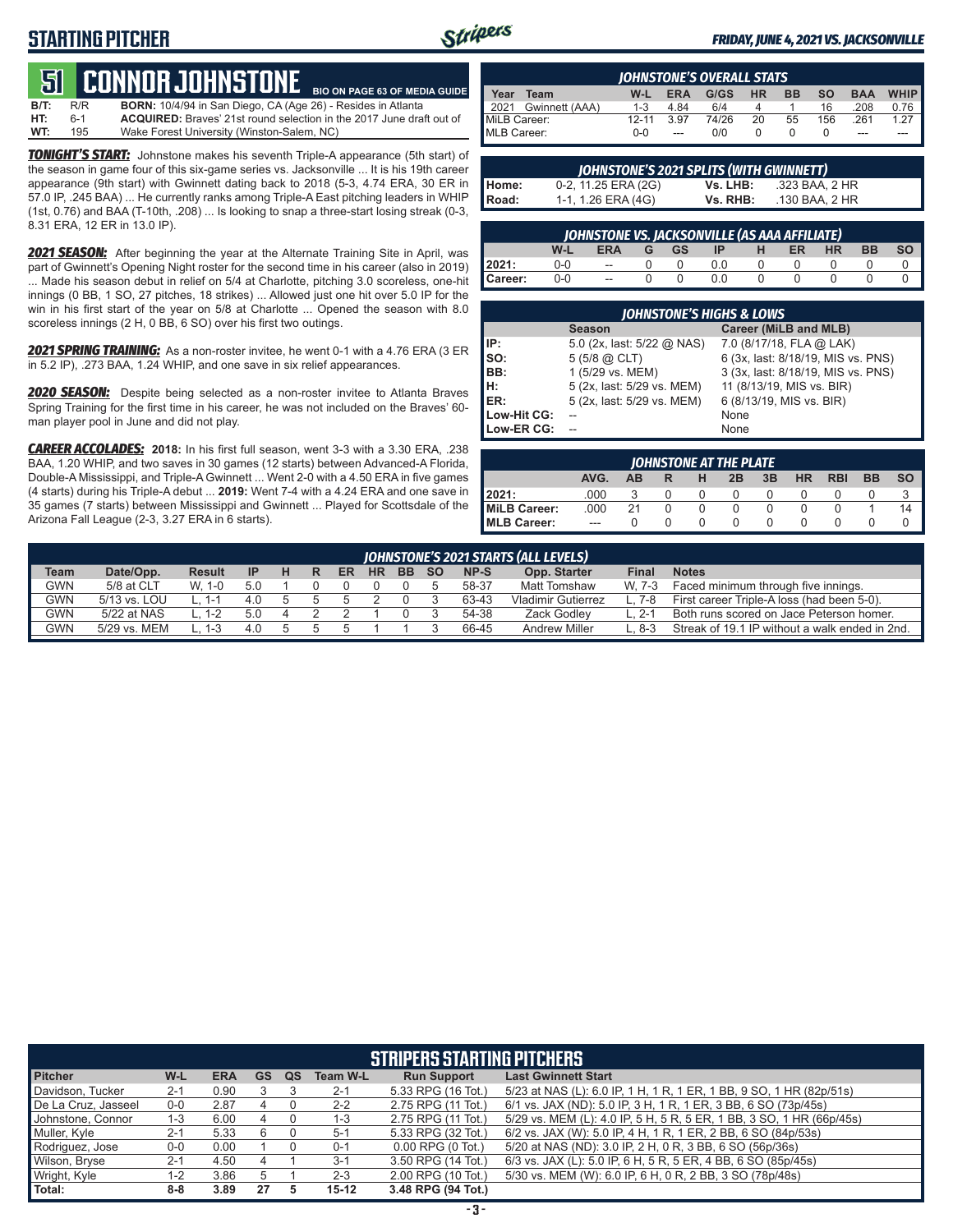

| <b>RELIEF SUMMARY (CURRENT STRIPERS ONLY)</b> |         |            |   |                          |                          |               |              |                                                                 |                         |  |  |
|-----------------------------------------------|---------|------------|---|--------------------------|--------------------------|---------------|--------------|-----------------------------------------------------------------|-------------------------|--|--|
| <b>Pitcher</b>                                | $W-L$   | <b>ERA</b> | G | <b>GF</b>                | <b>HLD</b>               | <b>SV/OPP</b> | <b>IR/RS</b> | <b>Last Gwinnett Relief Outing</b>                              | <b>Scoreless Streak</b> |  |  |
| Biddle, Jesse (L)                             | $0 - 0$ | 3.00       | 3 |                          |                          | 0/0           | 0/0          | 6/3 vs. JAX: 1.0 IP, 0 H, 0 R, 0 BB, 3 SO (14p/9s)              | 1G (1.0 IP)             |  |  |
| Bradford, Chasen                              | $1 - 0$ | 0.78       | 8 | 2                        | 2                        | 0/0           | 2/2          | 6/2 vs. JAX: 1.0 IP, 1 H, 0 R, 1 BB, 2 SO (18p/9s)              | 7G (11.0 IP)            |  |  |
| Burrows. Thomas (L)                           | $1 - 0$ | 3.48       |   |                          | $\overline{\phantom{a}}$ | 0/0           | 4/0          | 6/2 vs. JAX: 1.0 IP, 2 H, 2 R, 2 ER, 2 BB, 1 SO, 1 HR (26p/15s) | 0G                      |  |  |
| Chavez, Jesse                                 | $1 - 0$ | 2.70       |   | 4                        |                          | 0/1           | 0/0          | 5/30 vs. MEM: 1.0 IP, 0 H, 0 R, 0 BB, 1 SO (17p/10s)            | 1G (1.0 IP)             |  |  |
| De La Cruz. Jasseel                           | $0 - 0$ | 5.40       | 2 |                          |                          | 0/0           | 0/0          | 5/11 vs. LOU: 1.0 IP, 0 H, 0 R, 0 BB, 1 SO (9p/7s)              | 1G (1.0 IP)             |  |  |
| Flaa, Jay                                     | $0 - 0$ | 0.00       | 4 |                          | $\overline{\phantom{a}}$ | 0/0           | 0/0          | 6/2 vs. JAX: 1.0 IP, 0 H, 0 R, 1 BB, 2 SO (18p/11s)             | 4G (3.2 IP)             |  |  |
| Greene, Shane                                 | $0 - 0$ | 2.08       | 4 |                          | $\overline{\phantom{a}}$ | 0/0           | 0/0          | 6/3 vs. JAX: 1.0 IP, 2 H, 1 R, 1 ER, 1 BB, 0 SO (14p/10s)       | 0G                      |  |  |
| Johnstone, Connor                             | $0 - 0$ | 0.00       |   |                          | ۰                        | 0/0           | 5/3          | 5/18 at NAS: 1.1 IP, 0 H, 0 R, 0 BB, 1 SO (14p/11s)             | 2G (4.1 IP)             |  |  |
| Kelley, Trevor                                | $0 - 0$ | 1.59       | 6 |                          |                          | 0/1           | 4/1          | 6/3 vs. JAX: 1.0 IP, 2 H, 0 R, 1 BB, 0 SO (22p/13s)             | 1G (1.0 IP)             |  |  |
| Lee, Dylan (L)                                | $1 - 0$ | 1.69       |   | 2                        |                          | 0/0           | 0/0          | 6/1 vs. JAX: 1.0 IP, 1 H, 0 R, 0 BB, 2 SO (19p/15s)             | 3G (3.0 IP)             |  |  |
| Lopez, Yoan                                   | $0 - 0$ | 4.50       | 2 | $\overline{\phantom{a}}$ | $\overline{\phantom{a}}$ | 0/0           | 0/0          | 6/2 vs. JAX: 1.0 IP, 0 H, 0 R, 0 BB, 2 SO (9p/7s)               | 1G (1.0 IP)             |  |  |
| Roark. Tanner                                 | $0 - 1$ | 8.10       | 3 |                          |                          | 0/1           | 0/0          | 6/1 vs. JAX: L, 2.0 IP, 8 H, 5 R, 5 ER, 0 BB, 1 SO (34p/24s)    | 0G                      |  |  |
| Tice, Ty                                      | $0 - 0$ | $-1$       |   |                          |                          | 0/0           | 0/0          | $- - -$                                                         |                         |  |  |
| Webb, Jacob                                   | $0 - 0$ | 0.00       | 3 | 3                        | ۰                        | 0/0           | 0/0          | 6/3 vs. JAX: 1.0 IP, 1 H, 0 R, 0 BB, 2 SO (17p/13s)             | 3G (3.0 IP)             |  |  |

|                   | <b>STRIPERS PITCHING BREAKDOWN</b>                                                             |      |       |          |    |                                |    |        |        |  |  |  |  |
|-------------------|------------------------------------------------------------------------------------------------|------|-------|----------|----|--------------------------------|----|--------|--------|--|--|--|--|
|                   | <b>BAA</b><br><b>SO</b><br><b>BB</b><br>W-L<br><b>HR</b><br><b>ERA</b><br><b>ER</b><br>IP<br>R |      |       |          |    |                                |    |        |        |  |  |  |  |
| <b>Starters:</b>  | 8-8                                                                                            | 3.89 | 129.2 | 59       |    | 56 17                          | 46 | 140    | .241   |  |  |  |  |
| <b>Relievers:</b> | $7-4$ 3.41                                                                                     |      | 108.1 | 46       | 41 | 12                             |    | 34 134 | .217   |  |  |  |  |
| Total:            | 15-12                                                                                          | 367  | 238.0 | 105      | 97 | 29                             | 80 | 274    | .230 ∎ |  |  |  |  |
|                   | <b>Saves/Opp: 1/8 (12.5%)</b>                                                                  |      |       | Holds: 7 |    | <b>IR/Scored:</b> 18/6 (33.3%) |    |        |        |  |  |  |  |

|                                         | <b>PITCHING BY MONTH</b> |            |       |    |    |           |    |           |            |  |  |  |  |
|-----------------------------------------|--------------------------|------------|-------|----|----|-----------|----|-----------|------------|--|--|--|--|
|                                         | W-L                      | <b>ERA</b> | IP    | R  | ER | <b>HR</b> | BB | <b>SO</b> | <b>BAA</b> |  |  |  |  |
| May:                                    | 14-10                    | 3.50       | 211.0 | 90 | 82 | 28        | 65 | 240       | ا 222.     |  |  |  |  |
| June:<br>July:<br>August:<br>September: | $1 - 2$                  | 5.00       | 27.0  | 15 | 15 |           | 15 | 34        | .292       |  |  |  |  |

| <b>SCORELESS GAME STREAKS (5-PLUS GAMES)</b> |                 |                                      |  |  |  |  |  |  |  |  |  |
|----------------------------------------------|-----------------|--------------------------------------|--|--|--|--|--|--|--|--|--|
| <b>Pitcher</b>                               | Length/Dates    | <b>Stats</b>                         |  |  |  |  |  |  |  |  |  |
| l Bradford                                   | 7G. 5/7-Current | 1-0, 0 SV, 11.0 IP, 5 H, 2 BB, 11 SO |  |  |  |  |  |  |  |  |  |

### **JESSE BIDDLE - LHP - #48**

- **• 2021 with ATL:** Had his contract selected on 4/17, pitched in 8G with the Braves (0-0, 8.44 ERA, 10 ER in 10.2 IP) ... DFA'd on 5/17, outrighted to Gwinnett on 5/19.
- **• Spring Training:** 0-0, 3.00 ERA, .257 BAA, 2 SV in 9G with Cincinnati ... Released on 3/26 after re-signing as MiLB FA on 12/11/20.
- **• 2020:** Opened the year at Cincinnati's Alternate Training Site ... Contract selected on 8/25 (0-0, 0.00 ERA, 0 ER in 0.2 IP in 1G) ... Placed on 10-day injured list on 8/29 (left shoulder impingement) and missed the remainder of the year.
- **• Acquired:** MiLB FA (4/2/21) ... Originally Philadelphia's 1st-round pick (27th overall) in 2010 out of Germantown Friends High School (Philadelphia, PA).
- **• MLB Career:** 6-2, 5.07 ERA, .261 BAA, 1 SV in 99G with ATL (2018-19, 2021), SEA (2019), TEX (2019), CIN (2020).

### **CHASEN BRADFORD - RHP - #28**

- **• 2021 with GWN:** Is 1-0 with a 0.00 ERA (0 R in 11.0 IP, 3 H, 2 BB, 11 SO) in last 7G.
- **• Spring Training:** Did not pitch in Atlanta's MLB camp. **• 2020:** Re-signed by Seattle to an MiLB deal on 1/15, but was not included on the Mariners' 60-man player pool ... Did not play.
- **• 2019:** Split time between Seattle (0-0, 4.86 ERA, 1 SV in 12G) and Triple-A Tacoma (0-0, 6.75 ERA, 1 SV in 5G).
- **• Acquired:** MiLB FA (3/15/21) ... Originally the New York Mets' 35th round pick in 2011 out of the University of Central Florida.
- **• MLB Career:** 7-0, 3.89 ERA, .253 BAA, 1 SV in 86G with NYM, SEA (2017-19).

## **THOMAS BURROWS - LHP - #49**

- **• 2021 with GWN:** Earned his first win on 5/26 vs. MEM (1.0 IP, 0 H, 0 R, 2 SO).
- **• MLB.com Prospect Rankings:** #22 (Braves Top 30).
- **• Spring Training:** 0-1, 6.75 ERA, .222 BAA, 0 SV in 4G with Atlanta. **• 2020:** Was an NRI to Spring Training, but not included on 60-man player pool.
- **• 2019:** Went 2-4 with a 4.42 ERA, .221 BAA, and 7 saves (7-for-9) in 43G between Double-A Mississippi and Gwinnett ... Stranded 16 of 17 inherited runners with the Stripers (94.1%) ... Won Atlanta's Bill Lucas Award for community service.
- **• Acquired:** Via trade with Seattle (1/11/17) ... Originally the Mariners' 4th-round pick in 2016 out of the University of Alabama.

### **JESSE CHAVEZ - RHP - #40**

- **• 2021 with GWN:** Earned first win despite a blown save on 5/25 vs. MEM (2.0 IP, 2 H, 1 ER, 1 BB, 4 SO in 2-1 walk-off win).
- **• Spring Training:** 0-0, 14.54 ERA, .429 BAA, 0 SV in 5G with the Los Angeles Angels ... Released on 3/25.
- **• 2020:** Logged 18G with Texas, going 0-0 with a 6.88 ERA and .303 BAA.
- **• 2019:** In 48G (9 starts) with Texas, went 3-5 with a 4.85 ERA, .267 BAA, and 1 save.
- **• Acquired:** MiLB FA (4/17/21) ... Originally Texas's 42nd round pick in 2002 out of Riverside Community College (Riverside, CA).
- **• MLB Career:** 41-58, 4.52 ERA, .266 BAA, 8 SV in 481G with PIT, ATL, KC, TOR, OAK, LAD, LAA, TEX, CHC (2008-20) ... Made his lone MLB Postseason appearance with the Cubs in 2018 NL Wild Card Game (1.0 IP, 1 H, 0 R, 0 SO).

### **JAY FLAA - RHP - #45**

- **• 2021 with GWN:** In 2 stints, has made 4 scoreless appearances (3.2 IP, 2 H).
- **• 2021 with ATL:** From 5/23-5/30, went 0-0 with a 27.00 ERA (4 ER in 1.1 IP) in 1G.
- **• 2021 with BAL:** Contract selected by Baltimore on 4/26 and made his MLB debut on 4/27 vs. the NY Yankees (1.1 IP, 2 BB, 1 SO, struck out Aaron Judge) ... Optioned on 4/28, appeared in 1G with Triple-A Norfolk (0-0, 16.20) ... DFA'd on 5/8.
- **• Spring Training:** 0-0, 3.38 ERA, .200 BAA, 0 SV in 3G with Baltimore.
- **• 2020:** Was not on Baltimore's 60-man player pool, did not play.
- **• 2019:** Went 2-5 with a 4.69 ERA, .256 BAA, and 5 SV in 40G (3 starts) between Double-A Bowie and Norfolk (2-3, 5.24 ERA, 4 SV in 29G during Triple-A debut).
- **• Acquired:** Claimed off waivers from Baltimore (5/11/21) ... Originally the Orioles' 6th-round pick in 2015 out of North Dakota State University (Fargo, ND).
- **• MLB Career:** 0-0, 13.50 ERA, .300 BAA in 2G with Baltimore, Atlanta (2021).

## **SHANE GREENE - RHP - #19**

- **• 2021 with GWN:** Has struck out 5 over 4.1 IP (4 H, 1 ER, 2 BB) in 4G.
- **• Spring Training:** Was a free agent and did not pitch for a club.
- **• 2020:** In 28G with Atlanta, went 1-0 with a 2.60 ERA, .229 BAA, and 9 holds ... In 6G during the Postseason, went 0-0 with a 1.50 ERA, .261 BAA, and 2 holds.
- **• 2019:** Opened the year with Detroit (0-2, 1.18 ERA, 22 SV in 38G) and was an AL All-Star ... Traded to Atlanta in exchange for LHP Joey Wentz and OF Travis Demeritte on 7/31 ... In 27G with the Braves, went 0-1 with a 4.01 ERA and 1 SV.
- **• Acquired:** Signed to a MLB deal on 5/9/21 ... Originally the NY Yankees' 15th-round pick in 2009 out of Daytona Beach Community Colllege (FL).
- **• MLB Career:** 23-28, 4.38 ERA, .253 BAA, 66 SV in 313G with NYY, DET, ATL (2014- 20) ... In 8G with ATL during the 2019-20 Postseasons, went 0-0 with a 2.08 ERA.

### **TREVOR KELLEY - RHP - #43**

- **• 2021 with GWN:** Did not allow a run over 3.2 IP in his first 4G from 5/12-5/23.
- **• Spring Training:** Did not pitch in Chicago Cubs' MLB camp ... Released on 4/23. **• 2020:** Pitched in 4G with Philadelphia, going 0-0 with a 10.80 ERA ... Outrighted on
- 8/14 and spent the rest of the season at the Phillies Alternate Site. **• 2019:** In 52G with Triple-A Pawtucket, went 5-5 with a 1.79 ERA, .216 BAA, and
- 12 SV ... Was an International League Midseason and Postseason All-Star and a *Baseball America* Triple-A All-Star ... Led IL in appearances and was T-1st in saves ... Made MLB debut on 7/2 at Toronto and logged 10G with Boston (0-3, 8.64 ERA).
- **• Acquired:** MiLB FA (4/28/21) ... Originally Boston's 36th-round pick in 2015 out of the University of North Carolina at Chapel Hill.
- **• MLB Career:** 0-3, 9.26 ERA, .347 BAA, 0 SV in 14G with BOS (2019), PHI (2020).

### **DYLAN LEE - LHP - #58**

- **• 2021 with GWN:** Earned the win in his Stripers' debut on 5/4 at CLT (2.0 IP, 1 H, 1 R, 0 ER, 0 BB, 3 SO in 10-9 win in 12 innings).
- **• Spring Training:** 0-0, 0.00 ERA, 0 SV in 2G with Miami ... Released on 3/29.
- **• 2020:** Was a non-roster invite to Marlins Spring Training, but was not on Miami's 60-man player pool ... Did not play.
- **• 2019:** Logged 45G between Double-A Jacksonville (0-3, 1.91 ERA, .176 BAA, 13 SV in 32G) and Triple-A New Orleans (1-3, 4.71 ERA, .329 BAA, 0 SV in 13G).
- **• Acquired:** MiLB FA (4/15/21) ... Originally Miami's 10th-round pick in 2016 out of Cal State Fresno (Fresno, CA).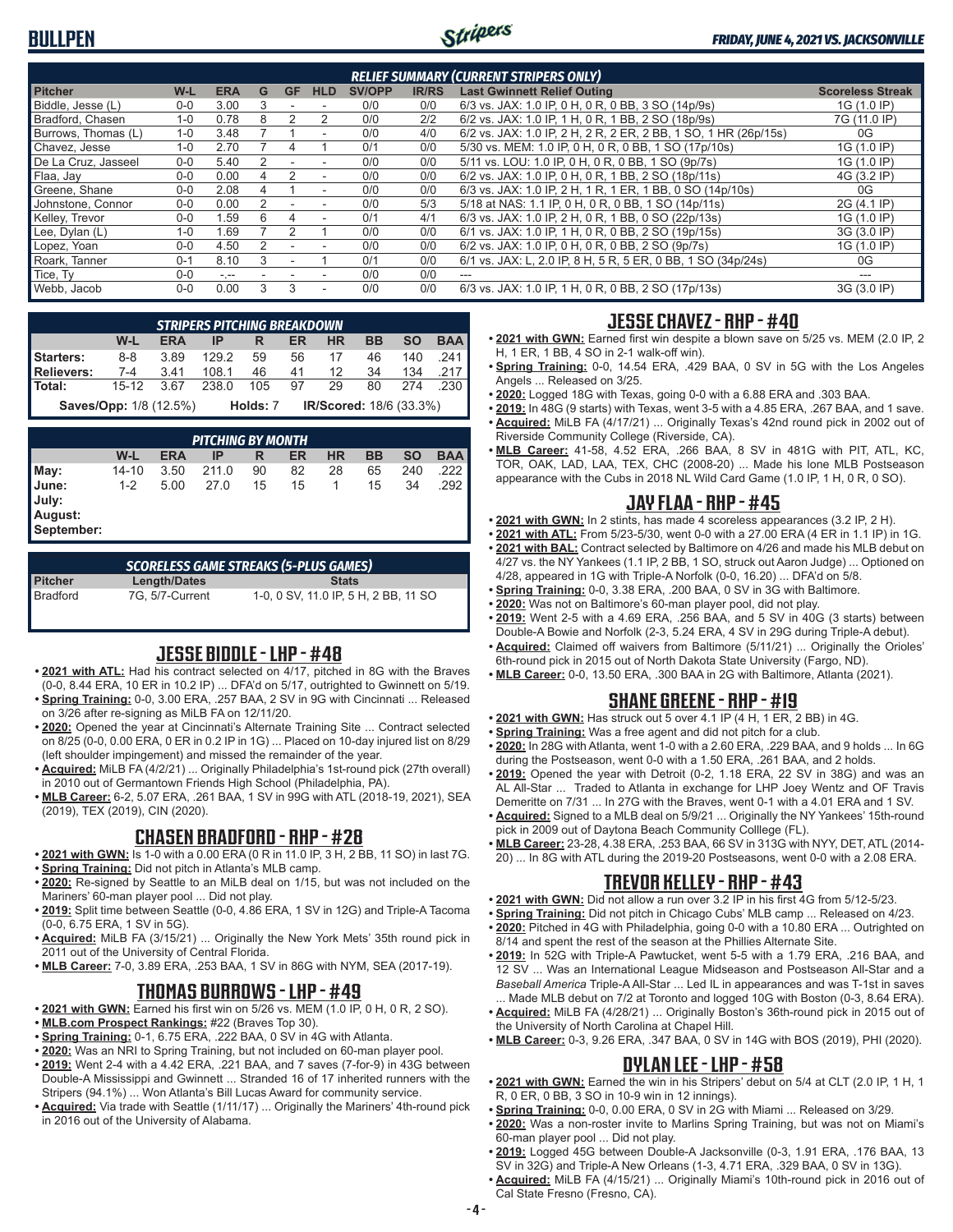# **BULLPEN**

#### **YOAN LOPEZ - RHP - #55**

- **• 2021 with ARI:** Began the season on Arizona's Opening Day roster ... In 2 stints, went 0-0 with a 6.57 ERA (9 ER in 12.1 IP) and 0 SV (0-for-3) in 13G ... DFA'd on 5/20, traded to Atlanta on 5/22 and optioned to Gwinnett.
- **• Spring Training:** 1-0, 4.91 ERA, .214 BAA, 0 SV in 8G with Arizona.
- **• 2020:** In 20G with Arizona, went 0-1 with a 5.95 ERA, .269 BAA, and 2 holds.
- **• 2019:** Set MLB career highs in G (70) and holds (21), going 2-7 with a 3.41 ERA, .232 BAA, and 1 SV (1-for-4) with the D-backs.
- **• Acquired:** Via trade with Arizona in exchange for CF Deivi Estrada (5/22/21) ... Originally signed by the D-backs as a NDFA out of Cuba (1/16/15).
- **• MLB Career:** 2-8, 4.25 ERA, .252 BAA, 1 SV in 113G with Arizona (2018-21)

#### **TANNER ROARK - RHP - #57**

- **• 2021 with GWN:** Struck out 3 over 1.0 IP in his Stripers debut on 5/23 at NAS.
- **• 2021 with TOR:** Was on Toronto's Opening Day roster, went 0-1 with a 6.43 ERA in 3G (1 start) ... Released by the Blue Jays on 5/3.
- **• Spring Training:** 2-1, 8.44 ERA, .295 BAA in 4 starts with Toronto.
- **• 2020:** Made 11 starts with the Blue Jays, going 2-3 with a 6.80 ERA and .309 BAA.
- **• 2019:** Went 10-10 with a 4.35 ERA and .275 BAA in 31 starts with CIN and OAK.
- **• Acquired:** MiLB FA (5/10/21) ... Originally Texas's 25th-round pick in 2008 out of the University of Illinois at Urbana-Champaign.
- **• MLB Career:** 76-68, 3.85 ERA, .254 BAA, 1 SV in 227G (184 starts) with WSH, CIN, OAK, TOR (2013-21) ... Pitched in 2014 and 2016 Postseasons with Nationals (0-1, 3.86 ERA in 3G, 1 start).

### **TY TICE - RHP - #--**

- **• 2021 with TOR:** Recalled from the Alternate Training Site 3 times (4/9, 4/24, 5/22), went 0-0 with a 5.14 ERA (4 ER in 7.0 IP) in 4G during his MLB debut ... Also pitched once for Triple-A Buffalo (0 ER in 1.0 IP) ... DFA'd on 5/30.
- **• Spring Training:** 1-0, 9.00 ERA, .273 BAA, 0 SV in 6G with Toronto.
- **• 2020:** Spent the entire year at the Blue Jays' Alternate Training Site ... Did not reach the Majors ... Had his contract selected by Toronto on 11/20.
- **• 2019:** Between Double-A New Hampshire and Triple-A Buffalo, went 3-4 with a 2.34 ERA, .196 BAA, and 8 saves (8-for-12) in 46 relief appearances.
- **• Acquired:** Via trade from Toronto in exchange for cash (6/4/21) ... Originally the Blue Jays' 16th-round pick in 2017 out of Central Arkansas.
- **• MLB Career:** 0-0, 5.14 ERA, .310 BAA in 4G with Toronto (2021).

### **JACOB WEBB - RHP - #71**

- **• 2021 with ATL:** Recalled twice from Alternate Training Site, on 4/7 and 4/10 ... In 16G with the Braves, is 1-2 with a 5.63 ERA (10 ER in 16.0 IP) and a .338 BAA ... Optioned to Gwinnett on 5/21.
- **• Spring Training:** 1-0, 2.57 ERA, .222 BAA, 2 HLD in 7G with Atlanta ... Optioned to the Alternate Training Site in Gwinnett on 3/25.
- **• 2020:** Assigned to the Alternate Training Site on 7/19, but missed over a month with a right shoulder strain (placed on 60-day injured list on 7/20) ... Activated on 9/8 and went 0-0 with a 0.00 ERA (0 ER in 10.0 IP) and .200 BAA in 8G ... Made his MLB Postseason debut, going 0-0 with a 9.00 ERA (3 ER in 3.0 IP) in 3G.
- **• 2019:** Made his MLB debut with Atlanta, going 4-0 with a 1.39 ERA (5 ER in 32.1 IP), .205 BAA, 9 holds, and 2 saves (2-for-4) in 36G ... Also logged 10G with Gwinnett (0-1, 6.97 ERA, .225 BAA, 1 SV).
- **• Acquired:** Braves' 18th-round pick in 2014 out of Tabor College (Hillsboro, KS).
- **• MLB Career:** 5-2, 2.31 ERA, .247 BAA, 2 SV in 60G with Atlanta (2019-21).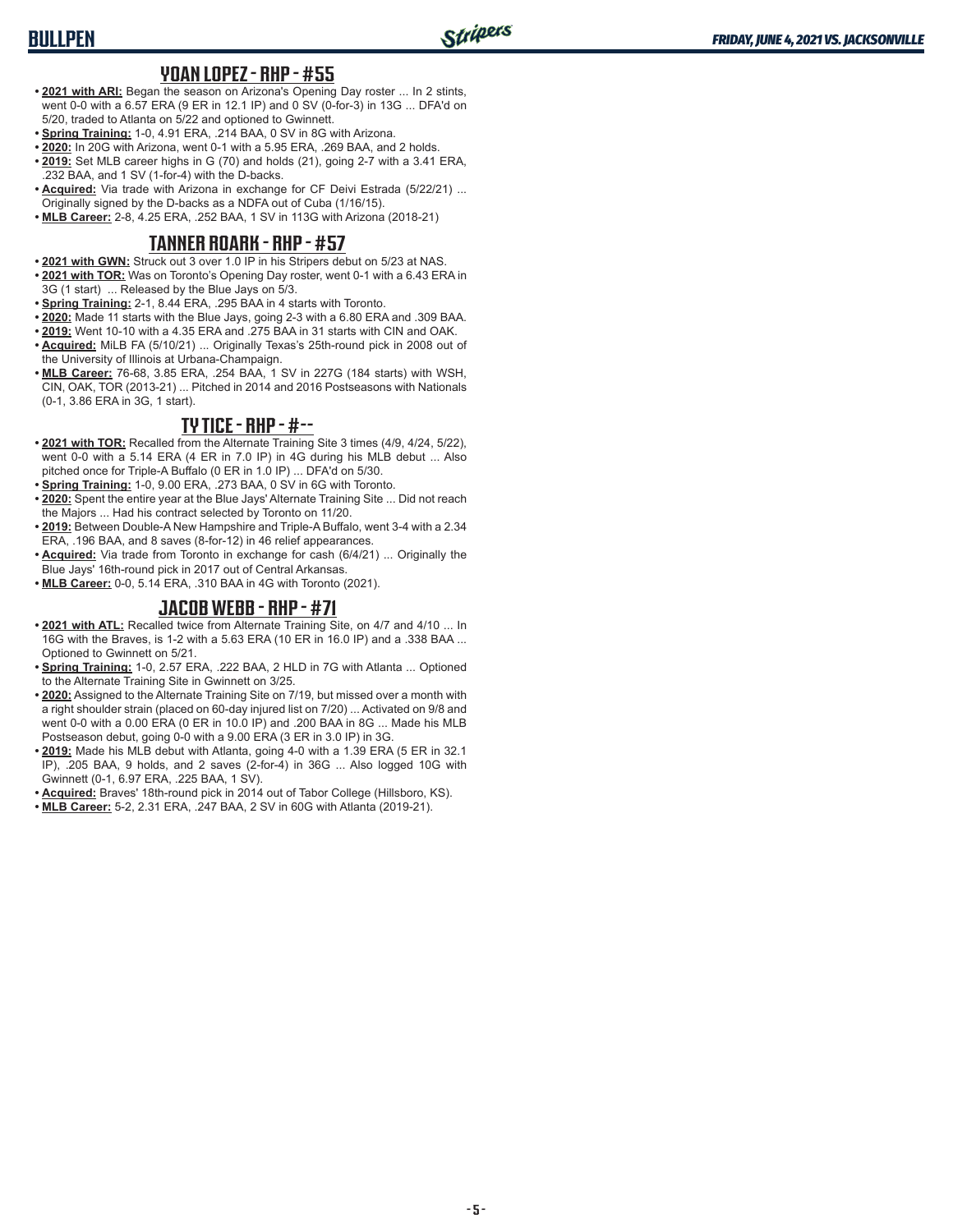#### Stripers **OFFENSE** *FRIDAY, JUNE 4, 2021 VS. JACKSONVILLE TOTAL:* .258, 38 HR, .814 OPS *RISP:* .281, 8 HR, .815 OPS *RUNS/INNING: 1 2 3 4 5 6 7 8 9 X TOT Vs. LHP:* .260, 20 HR, .844 OPS **RISP/20:** .206, 1 HR, .568 OPS **Stripers:** 28 19 11 13 17 13 19 21 13 8 162 *Vs. RHP:* .256, 18 HR, .794 OPS *LOADED:* .306, 2 HR, .911 OPS **Opponents:** 14 9 11 18 5 14 12 11 6 5 105

|                |                          |                |                          |                          |                          |                |                | <b>HOME RUNS</b> |                                              |                | <b>MULTI-GAMES</b>       |                         |
|----------------|--------------------------|----------------|--------------------------|--------------------------|--------------------------|----------------|----------------|------------------|----------------------------------------------|----------------|--------------------------|-------------------------|
| Player         | 1 <sub>R</sub>           | 2R             | 3R                       | <b>GS</b>                | Tot.                     |                | Off LH Off RH  | Team W-L         | Last HR with Gwinnett (Regular Season)       | <b>Hit</b>     | <b>RBI</b>               | <b>HR</b>               |
| Almonte        | $\overline{2}$           |                |                          |                          | 3                        |                | 2              | $3-0$            | 5/30/21 vs. MEM, 1R (RH Connor Jones)        | 9              | 6                        |                         |
| Arcia          | $\overline{ }$           |                | $\overline{\phantom{a}}$ |                          | 8                        | 4              | 4              | $5 - 1$          | 5/25/21 vs. MEM, 1R (RH Angel Rondon)        | 10             | 4                        |                         |
| Brugman        | $\overline{\phantom{0}}$ |                |                          |                          |                          |                |                | $0 - 0$          |                                              |                |                          |                         |
| Camargo        | $\overline{2}$           |                |                          |                          | 3                        | 3              |                | $1 - 1$          | 5/8/21 at CLT, 1R (LH Nik Turley), 2nd of GM | 4              | $\overline{2}$           |                         |
| Casteel        | $\overline{\phantom{0}}$ | $\overline{2}$ |                          | $\overline{\phantom{a}}$ | $\overline{2}$           |                |                | $1 - 1$          | 6/3/21 vs. JAX, PH 2R (LH Rob Zastryzny)     | 4              | 4                        |                         |
| Demeritte      | 4                        | $\overline{2}$ |                          |                          | 6                        | 4              | 2              | $5 - 1$          | 5/30/21 vs. MEM, 1R (LH Bernardo Flroes Jr.) | 6              | 4                        |                         |
| Ervin          |                          |                | 4                        |                          |                          |                |                | $1 - 0$          | 6/2/21 vs. JAX, 3R (LH Shawn Morimando)      | 4              | $\overline{2}$           |                         |
| Goins          |                          | ۰              | ۰                        | $\overline{\phantom{a}}$ |                          |                | $\sim$         | $1 - \Omega$     | 5/4/21 at CLT, 1R (LH Kyle Kubat)            | 6              | 3                        | ۰                       |
| Gore           |                          |                |                          |                          | ٠                        |                |                | $0 - 0$          |                                              |                |                          |                         |
| Heredia        |                          |                |                          |                          |                          |                |                | $0 - 0$          | ---                                          |                |                          |                         |
| Inciarte       |                          |                |                          |                          |                          |                |                | $0 - 0$          |                                              |                |                          |                         |
| Jackson        | $\overline{2}$           |                |                          |                          | 4                        | 3              |                | $2 - 0$          | 5/28/21 vs. MEM, 2R (RH Tommy Parsons)       | 2              | 3                        | $\overline{\mathbf{A}}$ |
| Kazmar Jr.     |                          |                |                          |                          | 3                        |                | $\overline{2}$ | $1 - 2$          | 5/26/19 vs. MEM, 3R (LH Austin Warner)       | $\overline{2}$ | 3                        |                         |
| Kipnis         |                          |                |                          |                          |                          |                |                | $1 - 0$          | 5/28/21 vs. MEM, 3R (RH Tommy Parsons)       | $\overline{2}$ |                          |                         |
| Lucroy         |                          |                |                          |                          |                          |                |                | $0 - 1$          | 5/22/21 at NAS, 1R (RH Zack Godley)          | $\overline{2}$ | $\overline{2}$           | $\sim$                  |
| Martinez       | $\overline{\phantom{0}}$ | ۰              | ۰                        | $\overline{\phantom{a}}$ | $\overline{\phantom{a}}$ |                |                | $0 - 0$          |                                              | $\overline{2}$ |                          | ۰                       |
| <b>Morales</b> | $\overline{\phantom{0}}$ | ۰              |                          |                          |                          |                |                | $1 - \Omega$     | 5/7/21 at CLT, 3R (RH Joe De Carlo)          |                |                          |                         |
| Pache          |                          |                |                          |                          |                          |                |                | $0 - 0$          | 8/29/19 vs. NOR, 1R (LH Keegan Akin)         |                |                          |                         |
| Sanchez        | $\overline{\phantom{0}}$ |                | ٠                        |                          | ٠                        |                |                | $0 - 0$          |                                              | $\overline{2}$ |                          |                         |
| Snider         |                          |                |                          |                          |                          |                |                | $1 - 0$          | 5/7/21 at CLT, 1R (RH Felix Paulino)         | $\overline{A}$ | $\overline{\phantom{a}}$ |                         |
| Unroe          |                          |                | $\sim$                   | ۰                        | $\overline{\phantom{a}}$ |                |                | $0 - 0$          | 7/19/19 vs. ROC, 1R (RH Drew Hutchison)      |                | $\overline{\phantom{a}}$ |                         |
| Waters         | 2                        |                |                          |                          | 3                        | $\overline{2}$ |                | $0 - 2$          | 5/19/21 at NAS, 1R/Leadoff (LH Wade LeBlanc) | $\overline{7}$ | $\overline{2}$           |                         |
| Total:         | 23                       | 8              | 5                        | $\overline{2}$           | 38                       |                |                |                  |                                              |                |                          |                         |

| <b>HOME RUN VARIANTS</b>                                                                       |            |    |    |    |                |                                  |           |            |                |                |                | <b>PINCH HITTERS</b>                                                                    |                |             |                                        |              |                                        |              |
|------------------------------------------------------------------------------------------------|------------|----|----|----|----------------|----------------------------------|-----------|------------|----------------|----------------|----------------|-----------------------------------------------------------------------------------------|----------------|-------------|----------------------------------------|--------------|----------------------------------------|--------------|
| Back-to-Back Homers (1x):                                                                      |            |    |    |    |                |                                  |           |            |                |                | Player         | AVG.                                                                                    | <b>AB</b>      | н           | 2B                                     | 3B           | <b>HR</b>                              | <b>RBI</b>   |
| Almonte (GS) / Snider, 5/7 at CLT (1st Inning)                                                 |            |    |    |    |                |                                  |           | Almonte    | 1.000          |                |                | U                                                                                       | 0              | 0           | 2                                      |              |                                        |              |
|                                                                                                |            |    |    |    |                |                                  |           | Casteel    | .222           | 9              | $\overline{2}$ |                                                                                         | 0              |             | 4                                      |              |                                        |              |
| Back-to-Back-to-Back Homers (1x):<br>Arcia (2R) / Camargo / Demeritte, 5/8 at CLT (6th Inning) |            |    |    |    |                |                                  | Demeritte | .400       | 5              | $\overline{2}$ |                | 0                                                                                       |                |             |                                        |              |                                        |              |
|                                                                                                |            |    |    |    |                |                                  | Ervin     | .500       | $\overline{2}$ |                | $\Omega$       | 0                                                                                       | $\mathbf 0$    |             |                                        |              |                                        |              |
|                                                                                                |            |    |    |    |                |                                  |           |            |                |                | Gore           | .333                                                                                    | 3              |             | $\Omega$                               | 0            | 0                                      | $\mathbf 0$  |
| Pinch Hit Homers (2x):                                                                         |            |    |    |    |                |                                  |           |            |                |                | Kazmar Jr.     | .000                                                                                    | 3              | $\Omega$    | $\Omega$                               | $\Omega$     | $\Omega$                               | $\Omega$     |
| Demeritte, 5/12 vs. LOU (7th Inning)                                                           |            |    |    |    |                |                                  |           |            |                |                | Lucrov         | .000                                                                                    | $\overline{2}$ | $\Omega$    | $\Omega$                               | 0            | $\mathbf 0$                            | $\Omega$     |
| Casteel, 6/3 vs. JAX (7th Inning)                                                              |            |    |    |    |                |                                  |           |            |                |                | Morales        | .000                                                                                    |                | $\Omega$    | $\Omega$                               | $\Omega$     | $\mathbf 0$                            | $\Omega$     |
| Leadoff (Game) Homers (1x):                                                                    |            |    |    |    |                |                                  |           |            |                |                | Sanchez        | .000                                                                                    | 4              | $\Omega$    | $\Omega$                               | 0            | $\mathbf 0$                            | $\mathbf{0}$ |
| Waters, 5/19 at NAS                                                                            |            |    |    |    |                |                                  |           |            |                |                | Snider         | .000                                                                                    | 8              | $\Omega$    | $\Omega$                               | $\Omega$     | $\mathbf 0$                            | $\Omega$     |
|                                                                                                |            |    |    |    |                |                                  | Unroe     | .000       | 4              | $\Omega$       | $\mathbf 0$    | 0                                                                                       | $\mathbf 0$    | $\mathbf 0$ |                                        |              |                                        |              |
| Walk-Off Homers (1x):                                                                          |            |    |    |    |                |                                  |           |            |                |                | Totals:        | .167                                                                                    | 42             | 7           | $\overline{2}$                         | 0            | $\overline{2}$                         | 8            |
| Arcia (Solo), 5/16 vs. LOU (9th Inning)                                                        |            |    |    |    |                |                                  |           |            |                |                |                |                                                                                         |                |             |                                        |              |                                        |              |
|                                                                                                |            |    |    |    |                |                                  |           |            |                |                |                | <b>HITTING STREAKS (10-PLUS GAMES)</b><br><b>Player</b><br>Length/Dates<br><b>Stats</b> |                |             |                                        |              |                                        |              |
|                                                                                                |            |    |    |    |                |                                  |           |            |                |                |                |                                                                                         |                |             |                                        |              |                                        |              |
|                                                                                                |            |    |    |    |                | <b>STRIPERS BATTING BY MONTH</b> |           |            |                |                | Arcia          |                                                                                         | 13G (5/4-5/18) |             |                                        |              | .393 (22-56), 4 2B, 7 HR, 17 R, 12 RBI |              |
|                                                                                                | <b>AVG</b> | G  | 2B | 3B | <b>HR</b>      | <b>RBI</b>                       | <b>SB</b> | <b>OBP</b> | <b>SLG</b>     | <b>OPS</b>     |                |                                                                                         |                |             |                                        |              |                                        |              |
| May:                                                                                           | .254       | 24 | 43 | 2  | 36             | 138                              | 24        | .366       | .445           | .811           |                |                                                                                         |                |             | <b>ON-BASE STREAKS (10-PLUS GAMES)</b> |              |                                        |              |
| June:                                                                                          | .287       | 3  | 9  | 1  | $\overline{2}$ | 15                               |           | .383       | .455           | .839           | Player         |                                                                                         | Length/Dates   |             |                                        | <b>Stats</b> |                                        |              |
| July:                                                                                          |            |    |    |    |                |                                  |           |            |                |                | Arcia          |                                                                                         | 13G (5/4-5/18) |             |                                        |              | .393 (22-56), 8 BB, .462 OBP           |              |
| August:                                                                                        |            |    |    |    |                |                                  |           |            |                |                | Camargo        |                                                                                         | 10G (5/4-5/23) |             |                                        |              | .333 (12-36), 12 BB, .500 OBP          |              |

**August: September:**

#### *BATTER'S BOX (CURRENT STRIPERS ONLY)*

| <b>Player</b>     | <b>Season with GWN</b>              | 6/3 vs. JAX               | <b>Active Hit Streak</b> | <b>Series vs. JAX</b>         |
|-------------------|-------------------------------------|---------------------------|--------------------------|-------------------------------|
| Arcia, Orlando    | .321, 8 HR, 18 RBI, 3 SB, .987 OPS  | $1-5, 2B$                 | 3G (Since 6/1)           | .385 (5-13), 2B, 3 R, 2 RBI   |
| Camargo, Johan    | .294. 3 HR. 9 RBI. 0 SB. .984 OPS   | $0 - 4$                   | -1G                      | $.000(0-4)$                   |
| Casteel, Ryan     | .375, 2 HR, 11 RBI, 0 SB, 1.147 OPS | PH, 1-1, HR (2), R, 2 RBI | 2G (Since 6/2)           | .667 (2-3), 2B, HR, R, 4 RBI  |
| Demeritte, Travis | .302. 6 HR. 15 RBI. 1 SB. 1.187 OPS | <b>DNP</b>                | 1G (Since 6/2)           | $.333(2-6), 22B, 2R$          |
| Ervin, Phillip    | .250, 1 HR, 9 RBI, 6 SB, .766 OPS   | <b>DNP</b>                | 1G (Since 6/2)           | .200 (1-5), HR, R, 4 RBI      |
| Goins, Ryan       | .247. 1 HR. 10 RBI. 0 SB. .691 OPS  | $1 - 4$                   | 4G (Since 5/27)          | $.375(3-8)$ , R               |
| Gore, Terrance    | .250, 0 HR, 0 RBI, 4 SB, .583 OPS   | <b>DNP</b>                | -3G                      | $.000(0-1)$                   |
| Jackson, Alex     | .259, 4 HR, 11 RBI, 0 SB, 1.159 OPS | <b>DNP</b>                | 1G (Since 6/2)           | .222 (2-8), 2B, 3B, R, 2 RBI  |
| Kazmar Jr., Sean  | .240. 3 HR. 12 RBI. 0 SB. .746 OPS  | <b>DNP</b>                | 1G (Since 6/1)           | $.250(1-4), 2B$               |
| Kipnis, Jason     | .227. 1 HR. 3 RBI. 0 SB. .797 OPS   | 0-2. BB. HBP              | $-1G$                    | $.100(1-10)$ , R              |
| Lucroy, Jonathan  | .229, 1 HR, 9 RBI, 0 SB, .705 OPS   | $1-3.$ BB                 | 2G (Since 6/1)           | .429 (3-7), 2B, 2 RBI         |
| Morales, Jonathan | .111, 1 HR, 5 RBI, 0 SB, .333 OPS   | DNP                       | -3G                      |                               |
| Pache, Cristian   | .250, 0 HR, 0 RBI, 0 SB, .625 OPS   | $1-5, 2B$                 | 2G (Since 6/1)           | .250 (2-8), 2B, R             |
| Sanchez, Yolmer   | .169, 0 HR, 6 RBI, 0 SB, .526 OPS   | PH, 0-1                   | -3G                      | $.000(0-3)$ , R               |
| Snider, Travis    | .188, 1 HR, 2 RBI, 0 SB, .747 OPS   | 2-3, R, BB                | 1G (Since 6/3)           | $.500(2-4)$ , R               |
| Waters, Drew      | .272, 3 HR, 8 RBI, 7 SB, .798 OPS   | 1-4. BB                   | 4G (Since 5/30)          | .385 (5-13), 2B, 2 R, RBI, SB |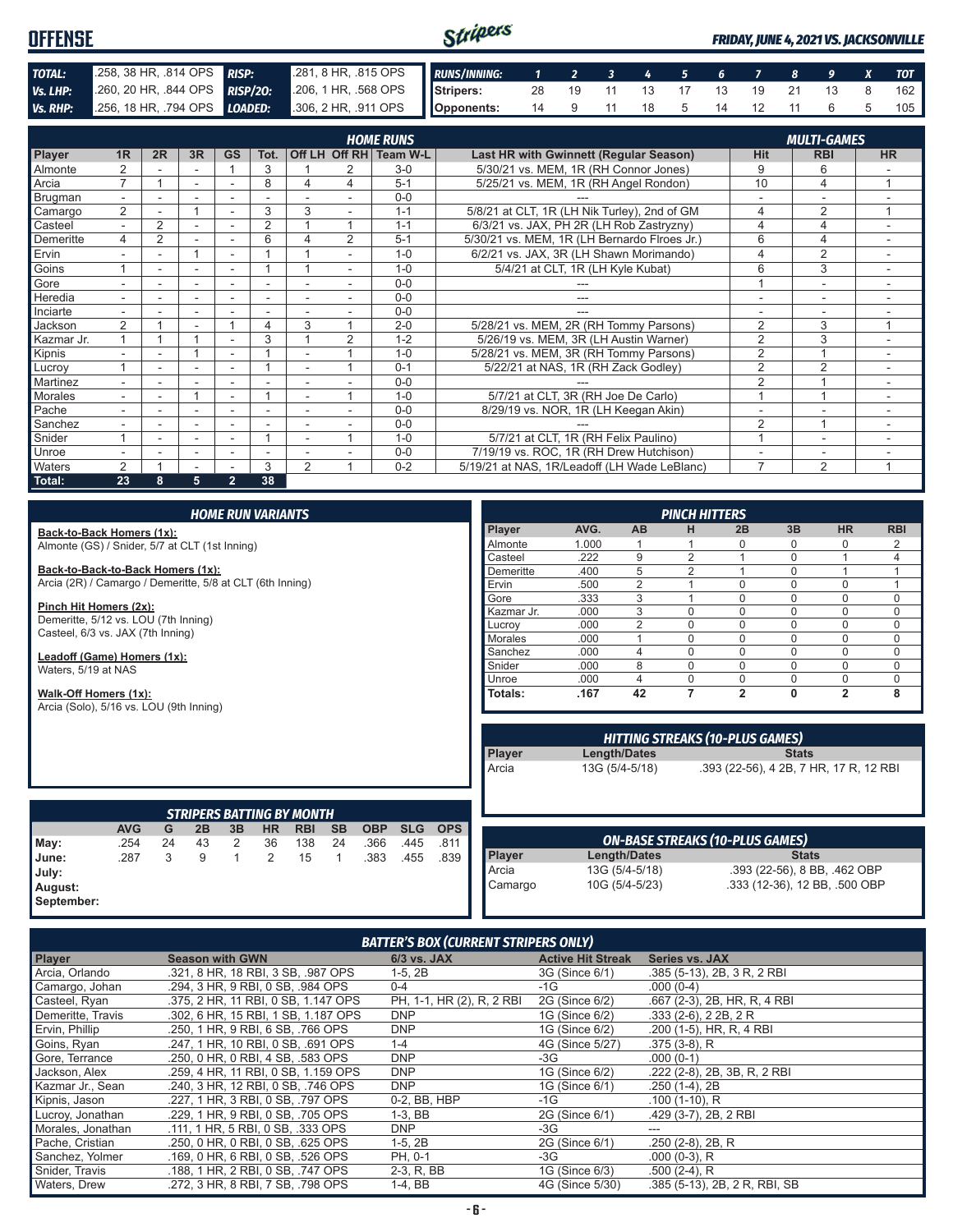# **OFFENSE**

#### **ORLANDO ARCIA - SS - #13**

- **• Leaderboard:** Entering 6/4, leads all of Triple-A in R (27) ... Also ranks among Triple-A East top 10 in H (2nd, 36), XBH (T-1st, 15), TB (2nd, 67), HR (T-2nd, 8), 2B (T-6th, 7), and AVG (10th, .321).
- **• 2021 with GWN:** Hit safely in each of his first 13G from 5/4-5/18 (.393, 7 HR, 17 R, 12 RBI, 2 SB, 1.301 OPS) ... On 5/9 at CLT, tied GWN's single-game homer record with 3 solo blasts (3-for-4, 4 R, 4 RBI) ... Launched game-winning solo HR (#6) in the 8th on 5/14 vs. LOU ... Blasted walk-off solo HR (#7) in the 9th on 5/16 vs. LOU.
- **• 2021 with MIL:** Was on Milwaukee's Opening Day roster and batted .091 (1-for-11, 1 RBI) in 4G before being traded to Atlanta on 4/6 (sent to Alternate Training Site).
- **• Spring Training:** .191, 4 2B, 4 R, 6 RBI, .517 OPS in 19G with Milwaukee. **• 2020:** Spent 59 games with the Brewers, batting .260 (10 2B, 1 3B, 5 HR, 22 R, 20 RBI, 2 SB) ... Played in 2 Postseason games (.143, 1-for-7, 1 HR, 2 RBI).
- **• Acquired:** Via trade with Milwaukee in exchange for RHP Chad Sobotka and RHP Patrick Weigel (4/6/21) ... Originally signed by Milwaukee as a NDFA (10/22/10).
- **• MLB Career:** .244, 69 2B, 7 3B, 42 HR, 180 RBI, 39 SB in 542G with Milwaukee (2016-21) ... Played in the Postseason from 2018-20 (.295, 4 HR, 6 RBI in 13G).

### **JOHAN CAMARGO - INF - #17**

- **• Leaderboard:** Entering 6/4, ranks among Triple-A East top 10 in R (T-7th, 17) and BB (T-10th, 15).
- **• 2021 with GWN: Has reached base safely in 12 of 14G** ... Hit safely in each of his first 9G (.364, 2 2B, 3 HR, 13 R, 8 RBI) from 5/4-5/22 ... On 5/8 at CLT, notched his first career multi-homer game (2-for-4, 2 HR, 2 RBI).
- **• Gwinnett Career:** Batting .341 (20 2B, 1 3B, 12 HR, 50 R, 51 RBI, 1 SB, .971 OPS) in 68G with Gwinnett since 2017.
- **• 2021 with ATL:** In 5 stints with the Braves, batting .000 (0-for-15, 1 R) in 14G.
- **• Spring Training:** .186, 2 2B, 1 HR, 4 R, 3 RBI in 18G with Atlanta.
- **• 2020:** Made Braves' Opening Day roster and batted .200 (8 2B, 4 HR, 16 R, 9 RBI) in 35G ... Added to the NLCS roster in place of injured Adam Duvall prior to Game 2 and played in 4G (.250, 2-for-8, 1 2B, 1 RBI).
- **• Acquired:** NDFA (7/2/10) out of Panama City, Panama.
- **• MLB Career:** .258, 68 2B, 4 3B, 34 HR, 144 RBI, 2 SB in 360G with Atlanta (2017- 21) ... Played in 2018 and 2020 Postseasons (.087, 1 2B, 1 RBI in 8G).

#### **RYAN CASTEEL - 1B/C - #9**

- **• 2021 with GWN:** Had 6 RBI in a 3G span from 5/15-18, including 5/15 vs. LOU (1 for-2, GW 3-run double, 3 RBI) and 5/16 vs. LOU (1-for-3, HR, 2 RBI) ... Notched a pinch-hit 2-run double on 6/2 vs. JAX and pinch-hit 2-run HR (#2) on 6/3 vs. JAX.
- **• Spring Training:** Did not play in Atlanta's MLB camp.
- **• 2020:** Was not on the Braves' 60-man player pool ... Did not play.
- **• 2019:** Played 118G with Double-A Mississippi, batting .263 (21 2B, 2 3B, 21 HR, 73 RBI, .811 OPS) ... Ranked 2nd in the Southern League in homers and RBI, 3rd in slugging (.477) ... Was his 2nd career 20-homer season (hit 22 in 2013).
- **• Acquired:** MiLB FA (3/14/21) ... Originally Colorado's 17th-round pick in 2010 out of Cleveland State Community College (Cleveland, TN).

### **TRAVIS DEMERITTE - OF - #12**

- **• Leaderboard:** Entering 6/4, leads all of Triple-A in SLG (.730) ... Also ranks among Triple-A East top 10 in OPS (1st, 1.187), 2B (1st, 9), XBH (T-1st, 15), BB (T-3rd, 18), OBP (6th, .457), and R (T-7th, 17).
- **• 2021 with GWN:** On 5/4 at CLT, tallied 5 RBI (3-for-6, HR) to set a club Opening Night record ... Homered in 3 straight games (#2-4) from 5/8-5/12, batting .400 (4 for-10, 4 RBI).
- **• Gwinnett Career:** In 119G since 2019, batting .289 (37 2B, 2 3B, 26 HR, 85 R, 88 RBI, 5 SB, .983 OPS) with the Stripers.
- **• Spring Training:** .133, 0 HR, 3 RBI, 1 SB, .467 OPS in 14G with Atlanta ... Outrighted to Gwinnett on 2/21 and signed to a MiLB contract.
- **• 2020:** Hit .172 with 1 2B, 4 RBI in 18G with Detroit ... DFA'd on 2/5/21.
- **• 2019:** Made his Triple-A debut with Gwinnett and was an IL All-Star (.286, 20 HR, 73 RBI, .944 OPS in 96G) ... Has 1 of the 9 20-HR seasons in GWN history ... Traded to Detroit on 7/31, made his MLB debut (.225, 3 HR, 10 RBI in 48G).
- **• Acquired:** Off Waivers from Detroit (2/12/21) ... Originally Texas' 1st-round pick (30th overall) in 2013 out of Winder-Barrow High School (Winder, GA).
- **• MLB Career:** .217, 8 2B, 2 3B, 3 HR, 14 RBI, 3 SB with Detroit (2019-20).

#### **PHILLIP ERVIN - OF - #18**

- **• Leaderboard:** Entering 6/4, ranks among Triple-A East top 10 in BB (T-6th, 16) and SB (T-10th, 6).
- **• 2021 with GWN:** Blasted a decisive 3-run HR (#1) and tallied a season-high 4 RBI on 6/2 vs. JAX (1-for-4, R).
- **• Spring Training:** .276, 0 HR, 2 RBI, 1 SB, .647 OPS in 18G with Atlanta ... DFA'd on 3/28, outrighted to the Alternate Training Site on 4/3.
- **• 2020:** Between Cincinnati and Seattle, hit .149 with 3 2B, 4 RBI, 1 SB in 37G ... DFA'd by the Reds (8/28), Mariners (12/16), and Chicago Cubs (2/20/21).
- **• Acquired:** Off waivers from the Chicago Cubs (2/22/21) ... Originally Cincinnati's 1st-round pick (27th overall) in 2013 out of Samford University (Homewood, AL).
- **• MLB Career:** .247, 26 2B, 8 3B, 17 HR, 68 RBI, 15 SB in 237G with CIN, SEA (2017-20) ... Talled 7 of his 8 career triples in 2019 (ranked 7th in NL).

#### **RYAN GOINS - INF - #8**

- **• 2021 with GWN:** Hit Gwinnett's first homer of the season on 5/4 at CLT (opposite field, solo) ... Set season highs for hits (3-for-4) and RBI (3) on 5/12 vs. LOU.
- **• Triple-A Career:** With BUF (2013-16), LHV (2018), CLT (2019), and GWN (2021), batting .276 (83 2B, 6 3B, 21 HR, 164 R, 155 RBI, 14 SB) in 388G ... Was teammates with MGR Matt Tuiasosopo in 2014 with the Bisons.
- **• Spring Training:** .391, 2 2B, 0 HR, 5 RBI, 0 SB, .960 OPS in 16G with Atlanta.
- **• 2020:** Played in 14G with the Chicago White Sox, batting .000 (0-for-9, 4 R) ... Spent most of the year at the Alternate Training Site in Schaumburg, IL.
- **• Acquired:** MiLB FA (2/25/21) ... Originally Toronto's 4th-round pick in 2009 out of Dallas Baptist University (Dallas, TX).
- **• MLB Career:** .228, 71 2B, 12 3B, 22 HR, 158 RBI in 555G with TOR, KC, CWS (2013-20) ... Played for TOR in 2015, 2016 Postseason (.146, 1 HR, 5 RBI in 14G).

#### **TERRANCE GORE - OF - #5**

- **• 2021 with GWN:** Is 4-for-4 in stolen base attempts over 8G with Gwinnett ... Stole 2nd and 3rd base as a pinch runner on 5/18 at NAS.
- **• Spring Training:** Did not play in Atlanta's MLB camp.
- **• 2020:** Logged 2G in his lone season with the Los Angeles Dodgers (0 PA).
- **• Acquired:** MiLB FA (2/18/21) ... Originally Kansas City's 20th-round pick in 2011 out of Gulf Coast Community College (Panama City, FL).
- **• MLB Career:** .224, 2 2B, 1 3B, 0 HR, 1 RBI, 40 SB in 102G with KC, CHC, LAD (2014-20) ... Played in the Postseason with KC (2014-15) and CHC (2018), going 0-for-2 with 3 R, 5 SB ... Won World Series with the Royals in 2015.

### **ALEX JACKSON - C - #56**

- **• MLB Rehab:** Assigned to Gwinnett for rehab by Atlanta on 5/21 ... On the Braves' 10-day injured list since 5/2 (strained left hamstring).
- **• 2021 with GWN: In last 5G, batting .368 (7-for-19, 1 2B, 1 3B, 4 HR, 6 R, 11 RBI, 1.593 OPS)** ... On 5/27 vs. MEM, set career highs in HR (3) and RBI (7) in 4-for-4 effort ... Is one of 4 Gwinnett players with 3-HR game all-time (2nd this season, joining Orlando Arcia).
- **• Gwinnett Career:** Has 35 HR in 128G since 2018 (.224, 93 RBI, .835 OPS) ... Hit a career-high 28 HR over just 85G with the Stripers in 2019.
- **• 2021 with Atlanta:** Made the Braves' Opening Day roster for the first time in his career ... Hit .043 (1-for-23, 2 R) in 10G prior to the injury.
- **• Spring Training:** .194, 2 2B, 2 HR, 8 RBI, .716 OPS in 14G with Atlanta.
- **• 2020:** Spent most of the year at the Alternate Training Site in Gwinnett ... In 5G with Atlanta, batted .286 (2-for-7, 1 2B).
- **• Acquired:** Via trade with Seattle in exchange for RHP Max Povse and RHP Rob Whalen (11/28/16) ... Originally the Mariners' 1st-round pick (6th overall) in 2014 out of Rancho Bernardo High School (San Diego, CA).
- **• MLB Career:** .070, 1 2B, 2 R, 0 RBI in 19G with Atlanta (2019-21).

#### **SEAN KAZMAR JR. - INF - #4**

- **• 2021 with GWN:** On 5/25 vs. MEM, lined a walk-off single in the 9th for a 2-1 win, his first career walk-off RBI with Gwinnett ... Hit his 40th career homer with Gwinnett on 5/26 vs. MEM (1-for-3, 3 RBI).
- **• Gwinnett Career:** Batting .268 (632-for-2360, 129 2B, 12 3B, 40 HR, 287 R, 282 RBI, 23 SB) in 684G over 8 seasons ... Leads Gwinnett in career G, AB, H, TB (905), 2B, R, RBI ... Ranks 2nd in career 3B (12) ... Ranks 4th in career HR (40).
- **• 600 Club:** His 632 hits are 4th-most in Richmond/Gwinnett history (Larry Whisenton leads with 657 hits) ... Is one of 5 players in RICH/GWN history with 600 hits.
- **• 2021 with ATL:** Contract selected on 4/17, has spent 2 stints with Atlanta (4/17- 4/23, 5/4-5/7), going 0-for-2 ... Pinch hit on 4/17 at the Chicago Cubs, marking his first MLB appearance in 4,589 days since 9/23/08 with San Diego ... The last player with a bigger gap between MLB appearances was Ralph Winegarner (13 years, 14 days between 6/23/36 with CLE and 7/7/49 with STL).
- **• Spring Training:** .409, 3 HR, 9 RBI, 0 SB, 1.415 OPS in 25G with Atlanta.
- **• 2020:** Was an NRI to Braves Spring Training, but not on 60-man player pool.
- **• Acquired:** MiLB FA (12/7/20) ... Originally San Diego's 5th-round pick in 2004 out of the College of Southern Nevada.
- **• MLB Career:** .195, 1 2B, 0 3B, 0 HR, 2 RBI in 22G with San Diego (2008) and Atlanta (2021).

### **JASON KIPNIS - INF - #22**

- **• 2021 with GWN:** Belted a decisive 3-run HR (#1) on 5/28 vs. MEM (2-for-3, 3 RBI). **• Spring Training:** .241, 1 2B, 1 HR, 2 R, 3 RBI in 12G with Atlanta ... Released on
- 3/27, re-signed to MiLB deal on 3/29.
- **• 2020:** In his lone season with the Chicago Cubs, hit .237 (8 2B, 1 3B, 3 HR, 16 RBI, 1 SB) in 44G ... Played in 2G during the Postseason (0-for-3, 1 BB, 1 SO) ... Elected Free Agency on 10/28.
- **• Acquired:** MiLB FA (3/29/21) ... Originally Cleveland's 2nd-round pick in 2009 out of Arizona State University (Tempe, AZ).
- **• MLB Career:** .260, 260 2B, 24 3B, 126 HR, 545 RBI, 136 SB in 1,165G with CLE, CHC (2011-20) ... Was 2-time AL All-Star with the Indians (2013, 2015) ... Hit .192 (3 2B, 1 3B, 4 HR, 9 RBI) in 26G during the Postseason with CLE (2013, 2016-18) and CHC (2020).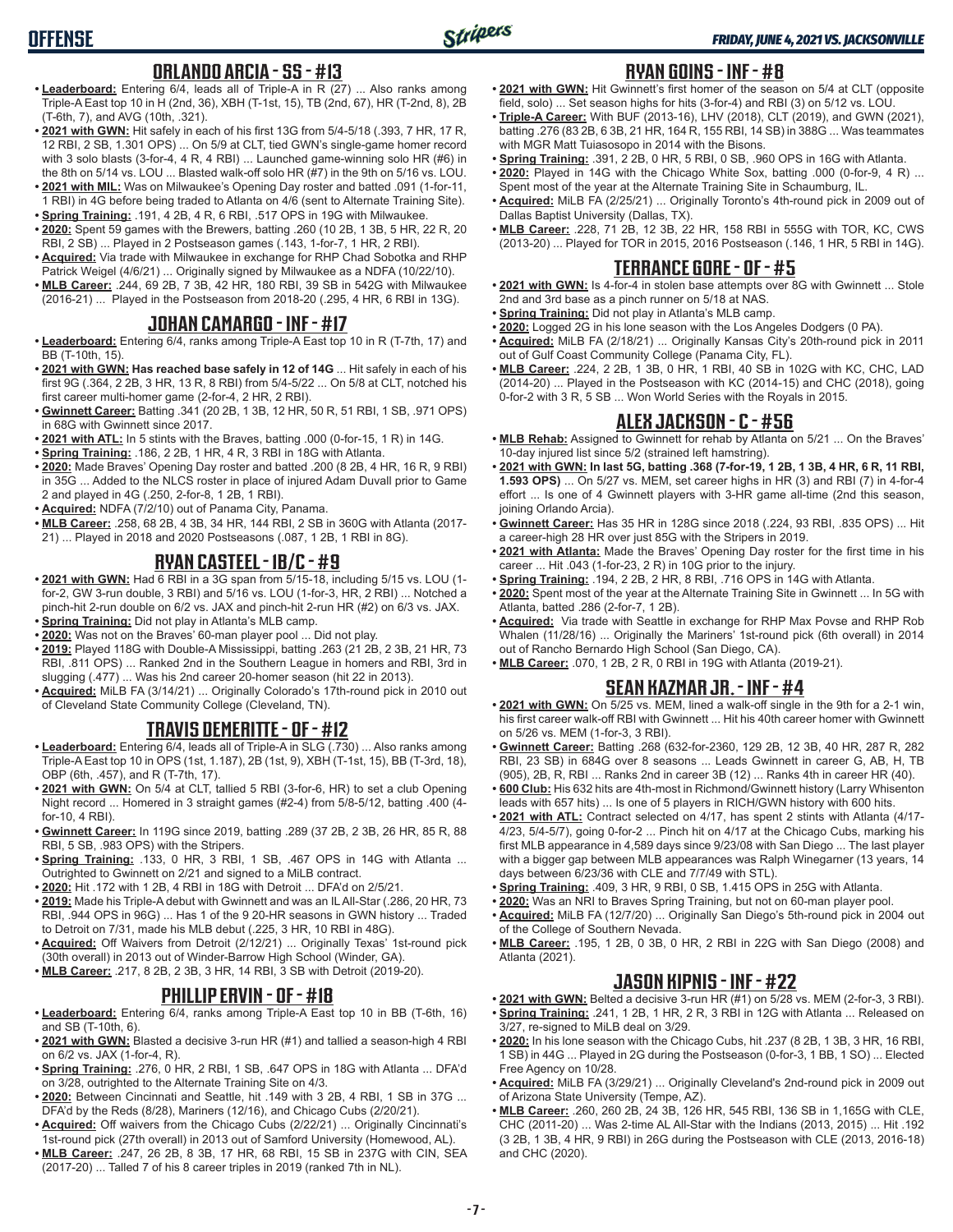### **JONATHAN LUCROY - C - #62**

- **• 2021 with GWN:** On 5/26 vs. MEM, went 2-for-4 with a 3-run double and 4 RBI. **• 2021 with WSH:** Signed by Washington on 4/6, played 5G (.357, 5-for-14, 1 2B, 2 RBI) ... DFA'd on 4/12, outrighted and elected free agency on 4/14.
- **Spring Training: .333, 1 2B, 1 R, .867 OPS in 14G with Chicago White Sox ...** Released on 3/30 (had signed a MiLB deal on 2/11).
- **• 2020:** Signed by Boston to a MiLB deal on 2/19 ... Contract selected on 7/17 and played in 1G (7/24 vs. BAL, no AB) ... DFA'd on 7/29, released on 9/15 ... Signed with Philadelphia on 9/15 and joined Alternate Site (no MLB call-up).
- **• Acquired:** MiLB FA (5/17/21) ... Originally Milwaukee's 3rd-round pick in 2007 out of the University of Louisiana-Lafayette.
- **• MLB Career:** .274, 217 2B, 24 3B, 108 HR, 547 RBI, 30 SB in 1,208G with MIL, TEX, COL, OAK, LAA, CHC, BOS, WSH (2010-21) ... 2-time NL All-Star (2014, 2016 with MIL) ... Played in Postseason for MIL (2011), TEX (2016), COL (2017), OAK (2018), batting .235 with 1 HR, 6 RBI in 15G.

# **JONATHAN MORALES - C - #20**

- **• 2021 with GWN:** Tied his single-game career high with 5 RBI on 5/7 at CLT, going 2-for-6 with a 3-run HR (#1) in the 9th.
- **• Spring Training:** .250, 0 HR, 1 RBI, 0 SB, 1.200 OPS in 12G with Atlanta.
- **• 2020:** Spent entire year at Braves Alternate Site in Gwinnett (no MLB debut) ... Played for Caguas of the Puerto Rican Winter League (.394, 3 HR, 9 RBI in 13G), earning PWL Postseason All-Star honors.
- **• 2019:** Hit .240 (13 2B, 2 HR, 27 R, 25 RBI) in 80G between Double-A Mississippi and Gwinnett ... Logged 1 game during the IL Playoffs (0-for-1, BB).
- **• Acquired:** Braves' 25th-round pick in 2015 out of Miami-Dade Community College.

## **CRISTIAN PACHE - OF - #15**

- **• 2021 with GWN:** Joined Stripers on a rehab assignment from 5/29-6/1, played 1G (.333, 1-for-3, R) before being activated and optioned on 6/2.
- **• 2021 with ATL:** On Atlanta's Opening Day roster for the first time ... Hit .111 (3 2B, 1 HR, 6 R, 4 RBI) in 22G ... Placed on IL twice, on 4/14 and 5/14 ... Was at the Alternate Training Site from 4/24-4/30.
- **• MLB.com Prospect Ranks:** #1 (Braves Top 30), #11 (Top 100).
- **• Spring Training:** .184, 2 2B, 1 3B, 4 R, 3 RBI, 2 SB in 17G with Atlanta.
- **• 2020:** Spent most of the year at the Braves Alternate Training Site ... Made his MLB debut on 8/21 vs. Philadelphia (1-for-4) ... Played just 2G during regular season (.250) ... Also made MLB Postseason debut (.182, 1 2B, 1 HR, 4 R, 4 RBI in 12G).
- **• 2019:** Between Mississippi (104G) and Gwinnett (26G), hit .277 (36 2B, 9 3B, 12 HR, 63 R, 61 RBI, 8 SB, .802 OPS) in 130G ... Named a Southern League
- Postseason All-Star and MLB All-Star Futures Game participant.
- **• Acquired:** NDFA (7/4/15) out of Santo Domingo Centro, D.R. **• MLB Career:** .119, 3 2B, 0 3B, 1 HR, 4 RBI, 0 SB in 24G with Atlanta (2020-21).

### **YOLMER SANCHEZ - INF - #2**

- **• 2021 with GWN:** On 5/7 at CLT, went 3-for-5 with 3 runs, 3 RBI and Gwinnett's first triple of the year.
- **• Spring Training:** .190, 0 XBH, 2 RBI, 1 SB, .451 OPS in 15G with Baltimore ... DFA'd on 3/27, released on 3/30.
- **• 2020:** Played 11G with the Chicago White Sox, batting .313 (3 2B, 1 HR, 1 RBI, 1.164 OPS) ... Made his MLB Postseason debut in the ALWCS (1G, no at-bat).
- **• Acquired:** MiLB FA (3/31/21) ... Originally a NDFA with Chi. White Sox (5/29/09).
- **• MLB Career:** .245, 113 2B, 24 3B, 32 HR, 215 RBI, 30 SB in 657G with the Chicago White Sox (2014-20) ... Won an AL Gold Glove in 2019 (.987 FPCT at 2B).

## **TRAVIS SNIDER - INF/OF - #26**

- **• 2021 with GWN:** Drew 8 walks in his first 3G from 5/5-5/9 ... Recorded his first multi-hit game on 6/3 vs. JAX (2-for-3, R).
- **• Spring Training:** Did not play in Atlanta's MLB camp.
- **• 2020:** Signed by Miami on 7/24 and reported to the Marlins' Alternate Training Site in Jupiter, FL, but was released on 8/27 and did not reach the Majors.
- **• 2019:** Played for Triple-A Reno in Arizona's system (.294, 22 2B, 4 3B, 11 HR, 41 RBI, 3 SB, .899 OPS in 93G).
- **• Acquired:** MiLB FA (2/26/21) ... Originally Toronto's 1st-round pick (14th overall) in 2006 out of Henry M. Jackson High School (Mill Creek, WA).
- **• MLB Career:** .244, 100 2B, 7 3B, 54 HR, 212 RBI, 22 SB in 630G with TOR, PIT (2008-15) ... Played for PIT in the Postseason from 2013-15 (.250, 1-for-4 in 3G).

# **DREW WATERS - OF - #11**

- **• Leaderboard:** Entering 6/4, ranks among Triple-A East top 10 in steals (T-6th, 7). **• 2021 with GWN: Batting .317 (19-for-60, 3 2B, 3 HR, 14 R, 7 RBI, 5 SB, .955 OPS) in last 16G since 5/15** ... On 5/18 at NAS, recorded his first career multi-HR game (3-for-5, 2 HR, 3 RBI) and became the first GWN player to homer from both sides of the plate since Mel Rojas Jr. (7/7/16 at CLT) ... On 5/19 at NAS, fell a triple shy of the cycle in his first 4-hit game at Triple-A (4-for-5, 2B, HR, 2 R, 2 RBI, 2 SB).
- **• MLB.com Prospect Ranks:** #2 (Braves Top 30), #28 (Top 100 Prospects). **• Spring Training:** .500, 1 2B, 0 HR, 2 RBI, 1 SB in 4G with Atlanta.
- **• 2020:** Spent entire year at Braves Alternate Site in Gwinnett (no MLB debut).
- **• 2019:** Hit .309 (40 2B, 9 3B, 7 HR, 80 R, 52 RBI, 16 SB) in 134G with Double-A Mississippi and Gwinnett ... Won Southern League Batting Title (.319, best in MIS history) and Most Valuable Player (1st in MIS history) ... Ranked among MiLB top 5 in doubles (T-3rd, 40) and hits (5th, 163).
- **• Acquired:** Braves' 2nd-round pick in 2017 out of Etowah High School (Woodstock, GA) ... Named Gatorade Georgia Baseball Player of the Year in 2017.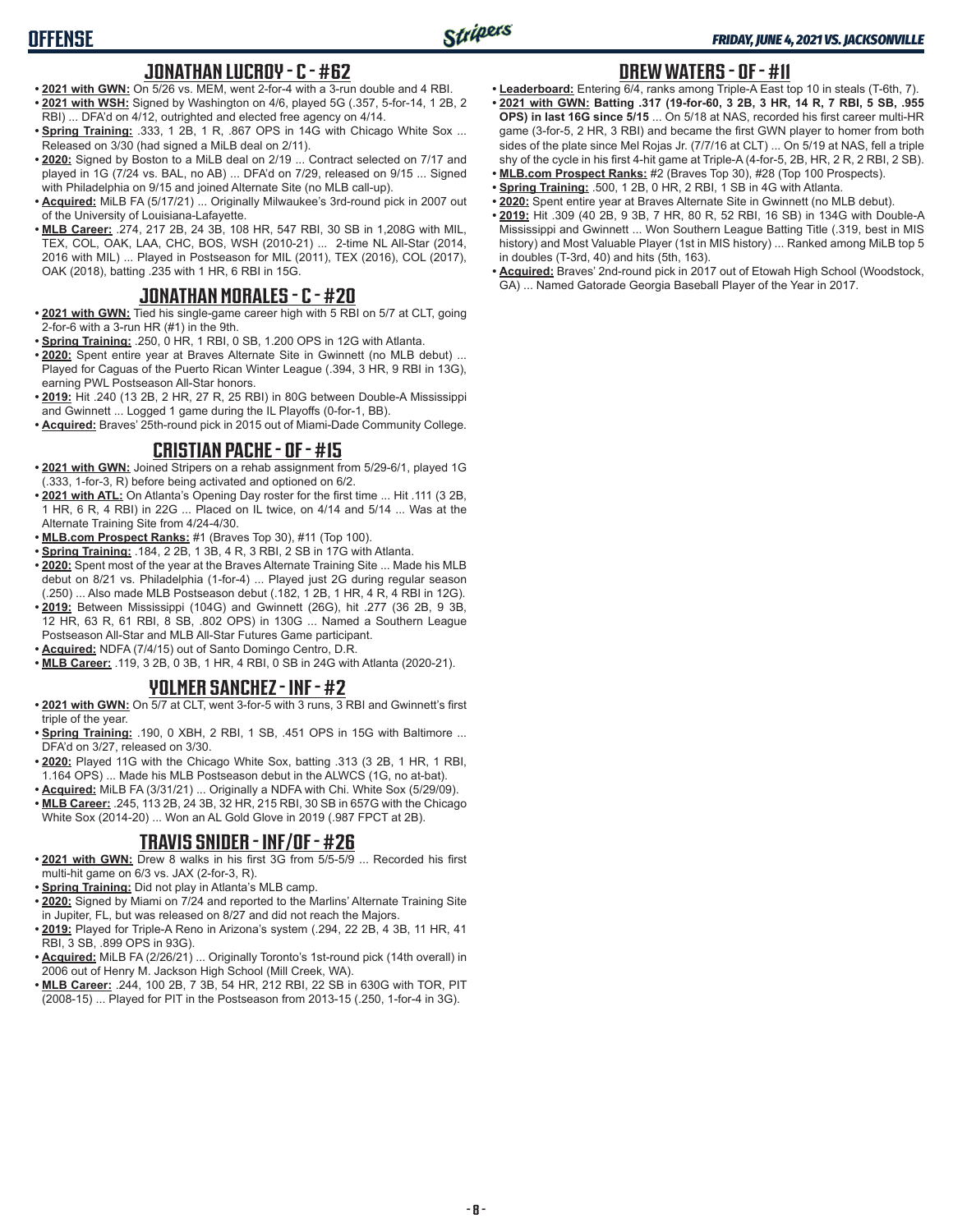## **SEASON SUMMARY**



**HITTING (GAME):**

### **TEAM HIGHS & LOWS**

| <b>OFFENSE:</b>  |                                                                          |
|------------------|--------------------------------------------------------------------------|
|                  |                                                                          |
|                  |                                                                          |
|                  |                                                                          |
| <b>PITCHING:</b> |                                                                          |
|                  | Most Runs Allowed, Inning 4 (5x, last: 6th Inning, 6/3 vs. Jacksonville) |
|                  |                                                                          |
|                  |                                                                          |

Most Home Runs Allowed, Game .............................3 (2x, last: 5/29 vs. Memphis) Most Hit Batsmen, Game 2 (5/19 at Nashville) Most Wild Pitches, Game 3 (3x, last: 5/21 at Nashville)

Most Double Plays Turned, Game ..............................3 (2x, last: 5/29 vs. Memphis) Most Triple Plays Turned, Game None Most Errors, Game 3 (5/15 vs. Louisville) Most Stolen Bases Allowed, Game .............................. 2 (2x, last: 5/21 at Nashville) Most Caught Stealing, Game 1 (6x, last: 6/3 vs. Jacksonville)

**TEAM MISCELLANEOUS** Largest Margin of Victory 18 Runs (5/7 at Charlotte, 19-1) Largest Margin of Defeat 5 Runs (5/29 vs. Memphis, 3-8) Largest Comeback Win .....................................4 Runs (5/4 at Charlotte, 3-7, 10-9) Largest Blown Lead (Loss)................................. 3 Runs (5/18 at Nashville, 3-0, 8-9) Longest Game, Innings 12 (5/4 at Charlotte) Longest Game, Time 4:26 (5/4 at Charlotte) Longest 9.0-Inning Game, Time 3:26 (5/5 at Charlotte) Shortest 9.0-Inning Game, Time 2:09 (5/22 at Nashville) Largest Home Attendance 3,969 (5/29 vs. Memphis) Largest Road Attendance 10,716 (5/22 at Nashville) Longest Total Delay 0:40 (5/28 vs. Memphis) Long Multi-Game Scoring Drought……………………………………18 Innings (5/22-5/25) Long Multi-Game Scoreless Streak.......................... 15 Innings (2x, last: 5/23-5/25)

#### **INDIVIDUAL HIGHS & LOWS**

| PITCHING (GAME):    |                              |
|---------------------|------------------------------|
|                     |                              |
|                     |                              |
|                     |                              |
|                     |                              |
|                     |                              |
|                     |                              |
|                     |                              |
|                     |                              |
| Farned Runs (Start) | 6 (Muller, 5/4 at Charlotte) |

#### **DEFENSE (GAME):**

#### **STREAKS**

#### **OFFENSIVE (LONGEST IN 2021 ONLY):**

#### **PITCHING (LONGEST IN 2021 ONLY):**

### **LAST TIME IT HAPPENED (GWINNETT REGULAR-SEASON HISTORY)**

#### **INDIVIDUAL OFFENSE:**

**DEFENSE:**

|                             | Homers, Both Sides of Plate  Drew Waters (5/18/21 at Nashville)            |
|-----------------------------|----------------------------------------------------------------------------|
|                             |                                                                            |
|                             |                                                                            |
|                             | Back-to-Back-to-Back Homers  Arcia/Camargo/Demeritte (5/8/21 at Charlotte) |
|                             |                                                                            |
|                             |                                                                            |
|                             |                                                                            |
|                             |                                                                            |
|                             |                                                                            |
|                             |                                                                            |
|                             |                                                                            |
|                             |                                                                            |
|                             |                                                                            |
|                             |                                                                            |
| <b>INDIVIDUAL PITCHING:</b> |                                                                            |
|                             | Never                                                                      |
|                             |                                                                            |

| 9.0-Inning No-Hitter (Solo)Todd Redmond (5/28/10 at Louisville)                 |  |
|---------------------------------------------------------------------------------|--|
| 9.0-Inning No-Hitter (Comb.)  Wooten/Marksberry/Ramirez (6/30/16 at Louisville) |  |
|                                                                                 |  |
|                                                                                 |  |
| 21 Consecutive Saves Converted Jairo Asencio (9/6/09-8/8/11)                    |  |
| 25.0-Inning Scoreless Streak Stephen Marek, 25.1 IP (6/6/10-8/2/10)             |  |

| <b>TEAM OFFENSE:</b>       |  |
|----------------------------|--|
|                            |  |
|                            |  |
|                            |  |
|                            |  |
|                            |  |
|                            |  |
|                            |  |
|                            |  |
|                            |  |
|                            |  |
|                            |  |
|                            |  |
|                            |  |
|                            |  |
|                            |  |
| <b>TEAM PITCHING:</b>      |  |
|                            |  |
|                            |  |
|                            |  |
|                            |  |
|                            |  |
|                            |  |
|                            |  |
|                            |  |
| <b>TEAM DEFENSE:</b>       |  |
|                            |  |
|                            |  |
|                            |  |
| <b>TEAM MISCELLANEOUS:</b> |  |

#### **TEAM MISCELLANEOUS:** 18-Run Margin of Victory 5/7/21 at Charlotte (Won 19-1) 21-Run Margin of Defeat 7/13/12 at Louisville (Lost 1-22)